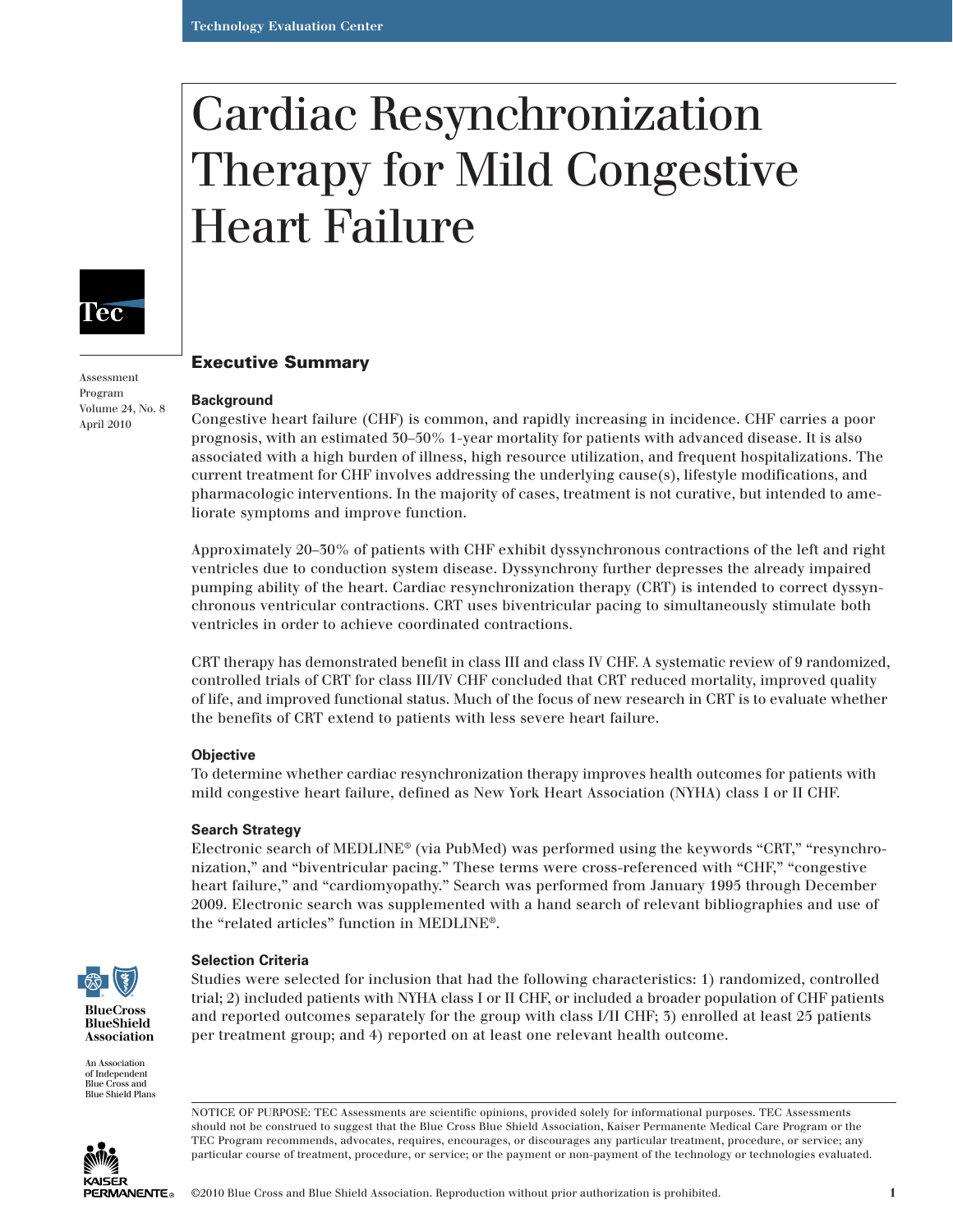#### **Main Results**

A total of 3 randomized, controlled trials enrolling 2,616 patients met the inclusion criteria, with follow-up ranging from 6 months to 2.4 years. The largest trial published to date was the MADIT-CRT trial, a single-blind trial that randomized 1,820 patients with class I/II CHF to an ICD alone or an ICD-CRT device. The MADIT-CRT trial reported a reduction for the ICD-CRT group on the primary outcome, i.e., death or acute heart failure exacerbation. The primary endpoint was reached by 17.2% of patients in the ICD-CRT group compared to 25.3% of patients in the ICD-alone group. This composite outcome is suboptimal for several reasons. First, death and hospitalizations represent fundamentally different outcome measures and therefore do not lend themselves to combination. Second, the outcomes occur at different rates, with hospitalizations much more frequent. This makes it likely that the results on hospitalizations will drive the overall results. Finally, the relative risks for these outcomes are not similar, with a large reduction in relative risk for hospitalizations, and no reduction for death.

As a result, it is preferable to examine the results on the individual outcome measures rather than rely on the composite outcome. The first component of the composite outcome, acute heart failure events, occurred in 22.8% of patients in the ICD-alone group compared with 13.9% of patients in the ICD-CRT group and (relative risk reduction [RRR] 39%, absolute risk reduction [ARR] 8.9%, number needed to treat [NNT] =11.2). This difference in acute heart failure events accounted entirely for the difference on the primary composite outcome. The death rate was similar between groups.

The REVERSE trial enrolled a total of 610 patients, all of whom received a CRT device. Patients were randomized to CRT-ON or CRT-OFF for a period of 12 months in double-blind fashion. The primary outcome was a composite measure that classified patients as improved, unchanged, or worse. There were no significant differences reported on this primary outcome. There was a decrease in hospitalizations for heart failure in the CRT-ON group (4.1%, 17/419) compared with the CRT-OFF group (7.9%, 15/191). Changes in functional status, as measured by the 6-minute walk, were similar between groups. Quality of life (QoL), as measured by the Minnesota Living with Heart Failure Questionnaire, was also similar between groups.

The MIRACLE ICD study was the smallest of the 3 studies, enrolling 186 patients with class II CHF and an indication for an ICD in an unblinded fashion. Patients were randomized to ICD/CRT-ON versus ICD/CRT-OFF and followed for 6 months. There was no difference in the primary outcome of peak oxygen uptake between groups. There were also no differences reported between groups on the secondary outcomes of functional status as measured by the 6-minute walk, QoL, as measured by the Minnesota Living with Heart Failure Questionnaire, and NYHA CHF class.

All 3 randomized, controlled trials reported significant improvements in echocardiographic measures of left-ventricular (LV) pump function. LV ejection fraction improved more in the CRT group in each trial, with a range of improvement of 3.0–11.0%, compared with the control group. There were also substantial improvements in LV end-systolic and end-diastolic volumes (LVESV, LVEDV) in all 3 trials. All 3 trials reported relatively large improvements in the LVESV and the LVEDV in favor of the CRT group.

Complications in these trials were not uniformly reported; however, each trial contained some information on short- and long-term complications. Short-term complication rates ranged from 4–22%, with lead dislodgement and hematoma at the access site most common. Long-term complications were reported by 2 of the trials, with rates of 16% and 35%. The majority of these long-term complications were lead dislodgement.

The MADIT-CRT trial provides data on a limited set of complications of a combined device versus an ICD alone. There were more complications reported for the combined device compared to ICD alone for pneumothorax (1.7% vs. 0.8%), infection (1.1% vs. 0.8%), hematoma requiring evacuation  $(3.5\% \text{ vs. } 2.5\%)$ , coronary venous dissection  $(0.5\% \text{ vs. } 0.0\%)$ , and LV lead dislodgement  $(4.0\% \text{ vs. } 0\%)$ .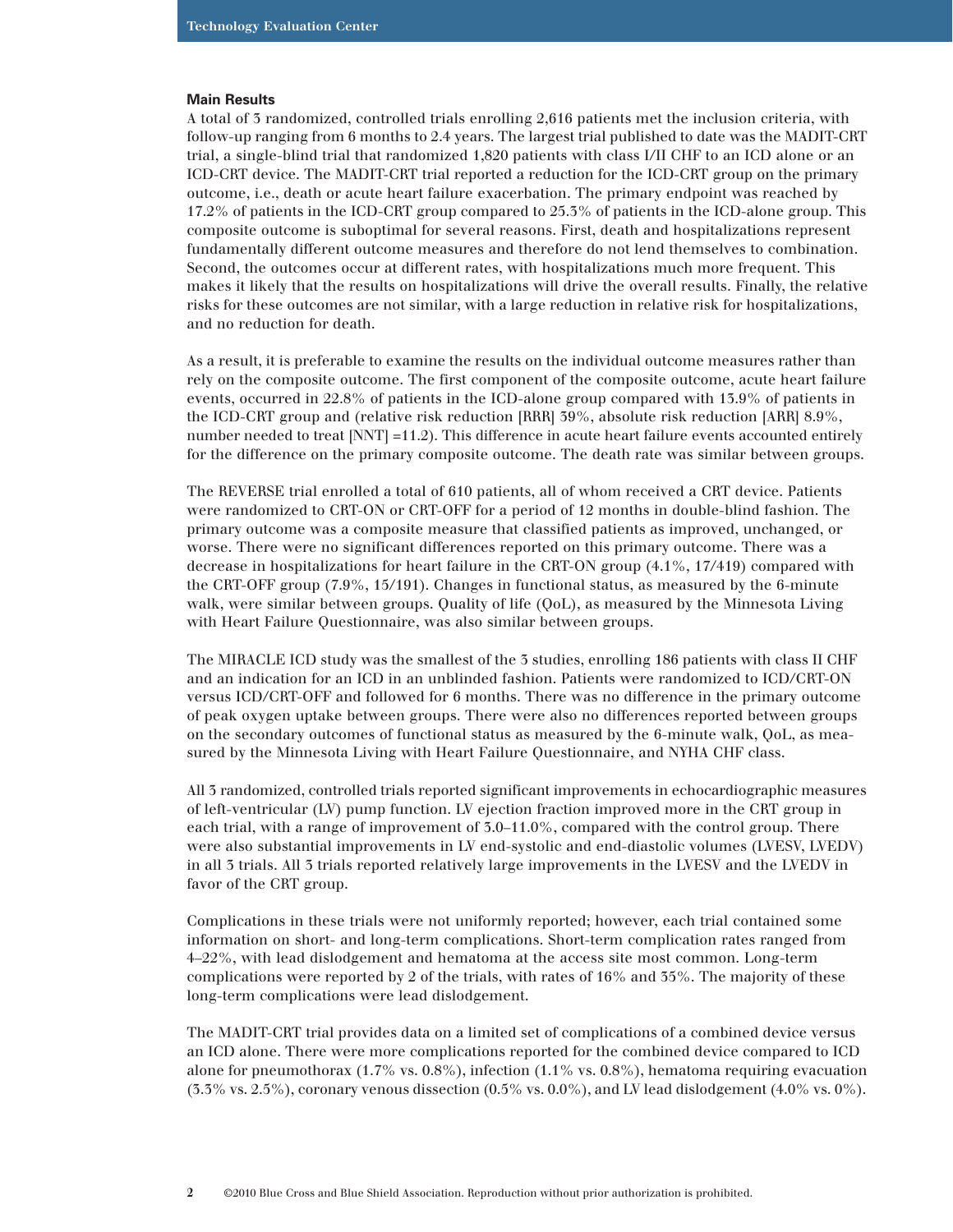#### **Author's Conclusions and Comments**

The available evidence reports benefits on some outcomes, but not on others. As a result, the most challenging analytic aspect of evaluating these data is considering the clinical importance of the different outcomes, and determining whether differences in the subset of outcomes that report benefit represent adequate evidence for improvement in health outcomes when weighed against the risks of the procedure.

The most important outcomes for this treatment are mortality from CHF, progression to more advanced disease, functional status, and quality of life. None of these outcomes showed differences in any of the 3 available trials. In the 2 trials reporting mortality outcomes, one showed a slightly lower rate for the CRT group, while the other showed a slightly lower rate for the control group. For the outcomes of functional status and quality of life, the 2 trials including these outcomes did not report any group differences. Therefore, it can be concluded with a moderately high degree of certainty that CRT in patients with mild CHF does not lead to improvements in mortality, quality of life, or functional status over the short to medium term.

The outcome measures that did show improvement were hospitalizations (or acute "CHF events" in the MADIT-CRT trial) and echocardiographic measures of cardiac morphology and function. Hospitalizations for CHF are an important outcome measure, as a reduction in hospitalizations would be of benefit for the individual patient. Reducing hospitalizations will also prevent the iatrogenic complications associated with hospitalization.

However, for several reasons, this evidence is not definitive in determining whether CRT leads to a health outcome benefit. Hospitalizations, or acute heart failure events, are the most subjective of the outcomes reported in these trials. Hospitalization involves a decision by a treating clinician that involves a substantial degree of judgment. These decisions can be influenced by a number of factors and may not be solely the result of exacerbation of disease. Thresholds for admission to the hospital may vary substantially by individual clinicians and/or geographic regions. As a result, the lack of blinding of clinicians in 2 of the 3 trials represents a potential bias in this outcome measure. This leaves only 1 trial, the REVERSE trial, which reports a difference in hospitalizations that is not prone to bias.

Even if the reported difference in hospitalizations is real, this may not represent a large effect, and the benefit may not outweigh the risks. Using the results reported in REVERSE, there is a relative risk reduction of 48% and an absolute risk reduction of 3.8% for CHF hospitalizations. This translates to a number needed to treat of 26 patients over a period of 1 year to prevent 1 hospitalization. This relatively small benefit in hospitalizations needs to be weighed against the risks of the procedure and the adverse effects of having a CRT device implanted long-term. While the risks of the procedure are uncommon, some may be serious and exceed the benefit of reduced hospitalizations. Minor adverse events, such as lead dislodgement, are more common and may involve some degree of morbidity and repeat procedures.

In the 2 trials that report rates of lead dislodgement, the MIRACLE trial reported a rate of 5.8% over a 6 month period and the REVERSE trial reported a rate of 10.6% over a 1-year period. This would translate roughly to 1 in 10 patients experiencing lead dislodgement over a 1-year period, which is equivalent to a number needed to harm of approximately 10. Thus it appears more likely that a patient will develop lead dislodgement, or another long-term complication, than would prevent a hospitalization.

For patients with indications for an ICD, a combined ICD/CRT device is often used. In this situation, the additional risk of CRT implantation compared to ICD alone is the proper comparison to determine the risks of CRT, and the risk/benefit ratio is shifted more favorably toward CRT use. However, the evidence is not sufficient to estimate the precise rates of incremental complications of a combined device compared with an ICD alone.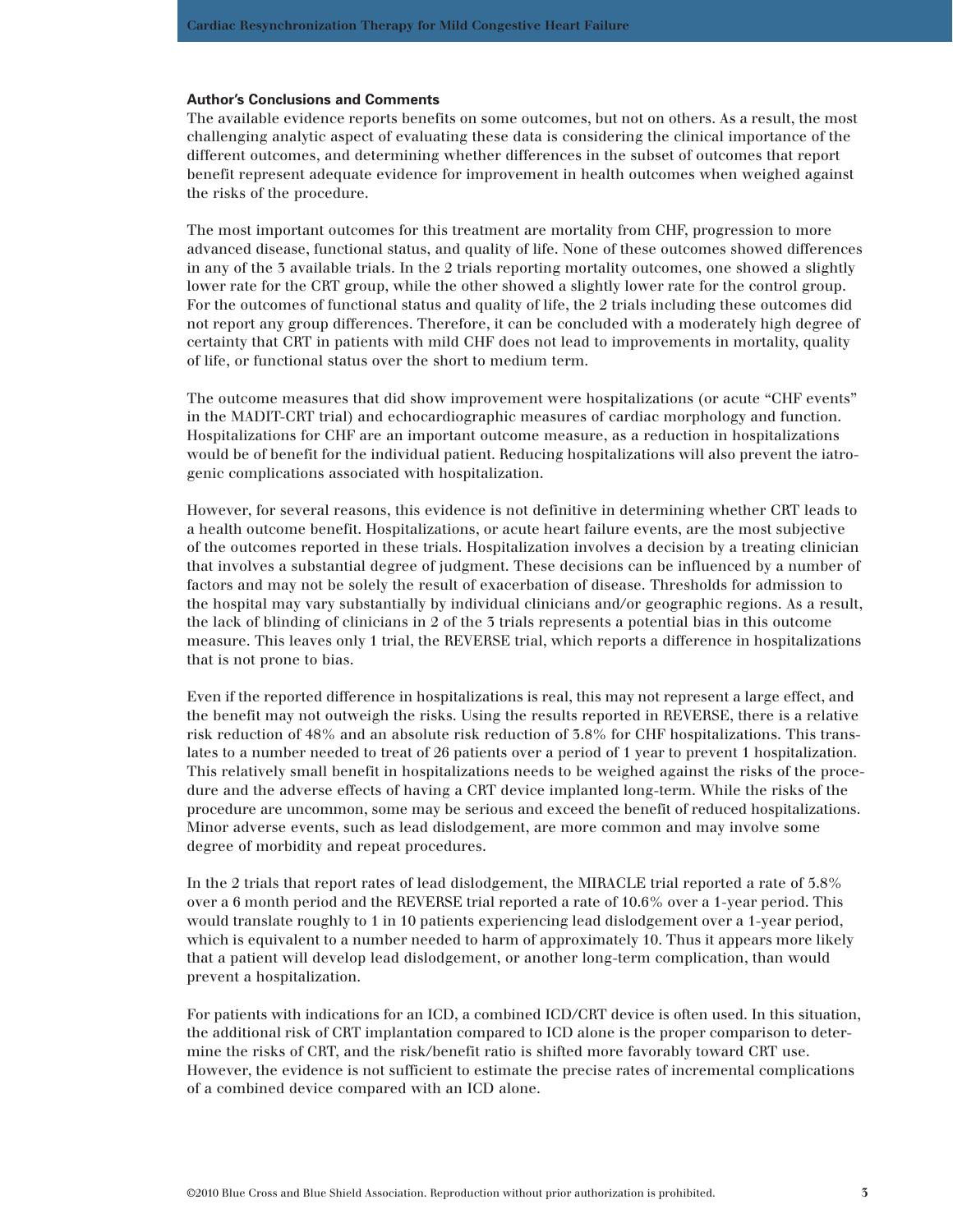The echocardiographic outcomes reported in these trials show consistent, large improvements associated with CRT therapy. However, the clinical importance of these intermediate outcomes is uncertain. While LVEF and other echocardiographic parameters do correlate with mortality in CHF, this correlation has not been shown for patients with a CRT device. It is possible that CRT induces changes in these parameters when measured on echocardiography, but that they do not translate to physiologic improvements.

Finally, if the CRT device is actually leading to better pump function of the heart, this should be evident in other measures of quality of life and functional status. Since none of the available studies report any differences in functional status or quality of life, there is further concern that the improvements in the echocardiographic measures may not be translating into real improvements in health outcomes.

Based on the available evidence, the Blue Cross and Blue Shield Association Medical Advisory Panel made the following judgments about whether the use of cardiac resynchronization therapy for class I/II congestive heart failure meets the Blue Cross and Blue Shield Association's Technology Evaluation Center (TEC) criteria.

## **1. The technology must have final approval from the appropriate government regulatory bodies.**

U.S. Food and Drug Administration (FDA) indications are limited to patients with class III/IV failure, none of the approved devices currently available have indications for treatment of patients with class I and/or II CHF. Use in mild heart failure, therefore, meets this criterion as an off-label use of an approved device.

One stand-alone biventricular pacemaker (InSync® Biventricular Pacing System, Medtronic) has received approval by the FDA for the treatment of patients with New York Heart Association (NYHA) class III or IV heart failure, on a stable pharmacologic regimen, who also have a QRS duration of ≥130 msec and a left ventricular ejection fraction of ≤35%. Biventricular pacemakers have also been combined with implantable cardiac defibrillators (ICDs). Both Guidant (CONTAK CD® CRT-D System) and Medtronic (InSync® ICD Model 7272) have received FDA approval for combined cardiac resynchronization therapy defibrillators for patients at high risk of sudden cardiac death due to ventricular arrhythmias and who have NYHA Class III or IV heart failure with left ventricular ejection fraction of 35% or less, QRS duration ≥130 msec (≥120 msec for the Guidant device) and remain symptomatic despite a stable, optimal heart failure drug therapy.

At the time this Assessment went to press, the FDA Circulatory System Devices Advisory Panel voted unanimously to recommend approval of CRT devices for use in mild heart failure. The indications proposed by the FDA Advisory Panel include patients in NYHA functional class II or in patients with class I ischemic heart failure with an LVEF <30% and a QRS duration >130 ms. Also added was a requirement that eligible patients also have left-bundle-branch block (LBBB). Note that recommendation of approval does not constitute final approval.

## **2. The scientific evidence must permit conclusions concerning the effect of the technology on health outcomes.**

The evidence is sufficient to permit conclusions concerning the effect of CRT on mortality, functional status and quality of life. For each of these 3 outcome measures, at least 2 of the 3 randomized, controlled trials reported on this outcome. For each outcome, there were no group differences, and there was no apparent trend toward improvement in the CRT group. Therefore, conclusions on these outcome measures can be made over the period of time covered by the study.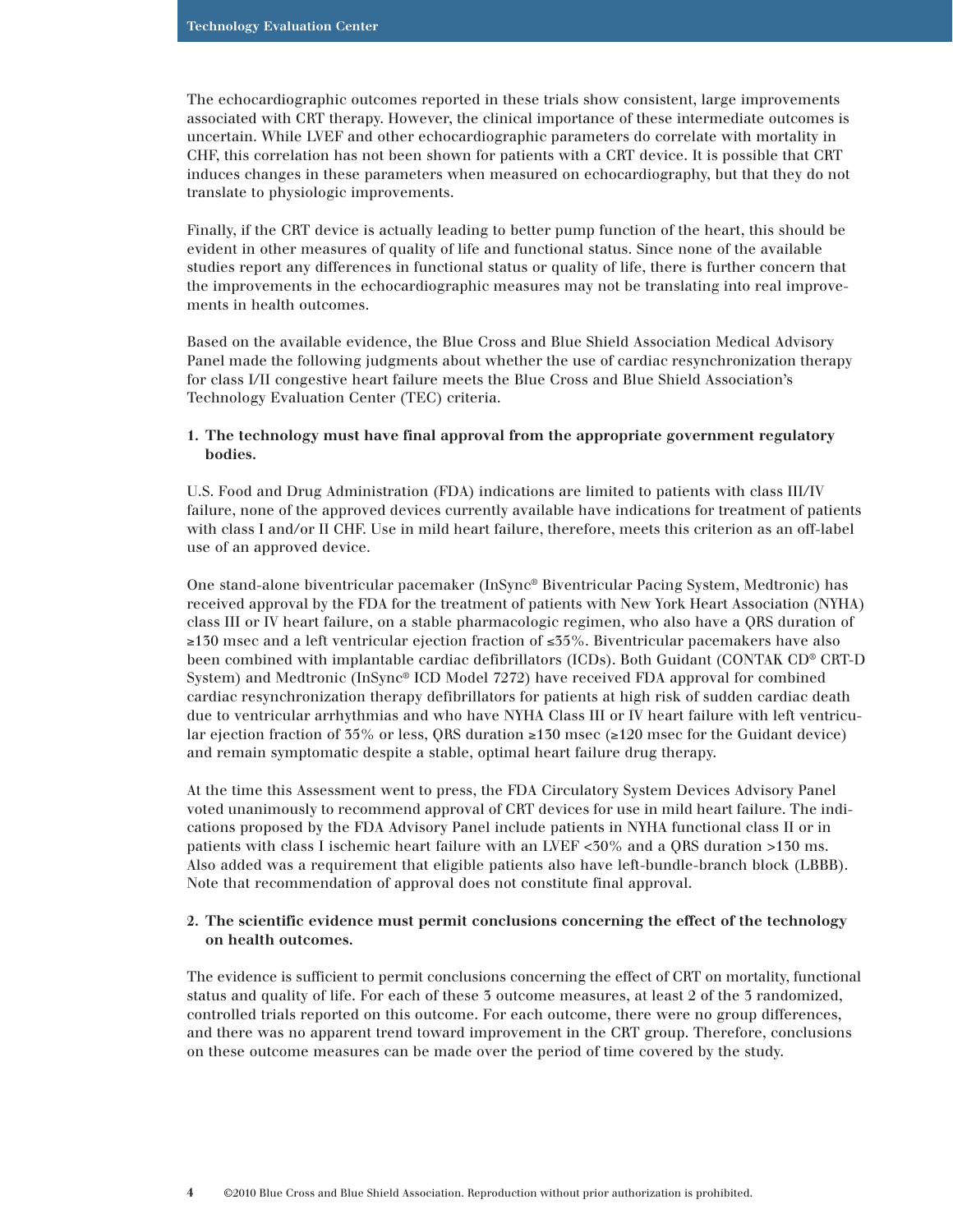The evidence is also sufficient to determine the effect of CRT therapy on echocardiographic parameters while the device is on. The evidence from the included studies is consistent in reporting an improvement in LVEF and LV volumes over the first year of therapy with the CRT device continuously on. The evidence is not sufficient to determine whether these changes represent structural changes in the heart that would persist in absence of the CRT device turned on.

The evidence is not sufficient to permit conclusions on the effect of CRT on hospitalizations. Although this outcome was reported by  $2$  trials, it is a more subjective outcome that can be influenced by knowledge of group assignment. The MADIT-CRT trial was the largest trial and was single blinded. As a result, there is potential for bias on the outcome of hospitalizations, leaving only one trial that was double blinded and thus avoided this potential bias.

#### **3. The technology must improve the net health outcome.**

For the outcomes of mortality, functional status, and quality of life, the evidence does not support the conclusion that the net health outcome is improved. For these outcomes, there were no improvements associated with CRT therapy. Therefore, it can be concluded with a moderately high degree of certainty that there is not improvement in these outcomes over the 1- to 2-year time period covered by these studies.

For the outcome of hospitalizations, the evidence is not sufficient to permit conclusions. For the echocardiographic outcomes, the evidence is not sufficient to conclude that the net health outcome is improved. This is because it is not certain that these changes in cardiac morphology and function translate to physiologic benefits that can be experienced by the patient.

#### **4. The technology must be as beneficial as any established alternatives.**

The evidence is not sufficient to determine whether the net health outcome is improved, therefore it cannot be determined whether the technology is as beneficial as alternatives.

#### **5. The improvement must be attainable outside the investigational settings.**

Whether CRT for mild heart failure improves health outcomes has not been demonstrated in the investigational setting.

For the above reasons, the use of cardiac resynchronization therapy for class I/II congestive heart failure does not meet the TEC criteria.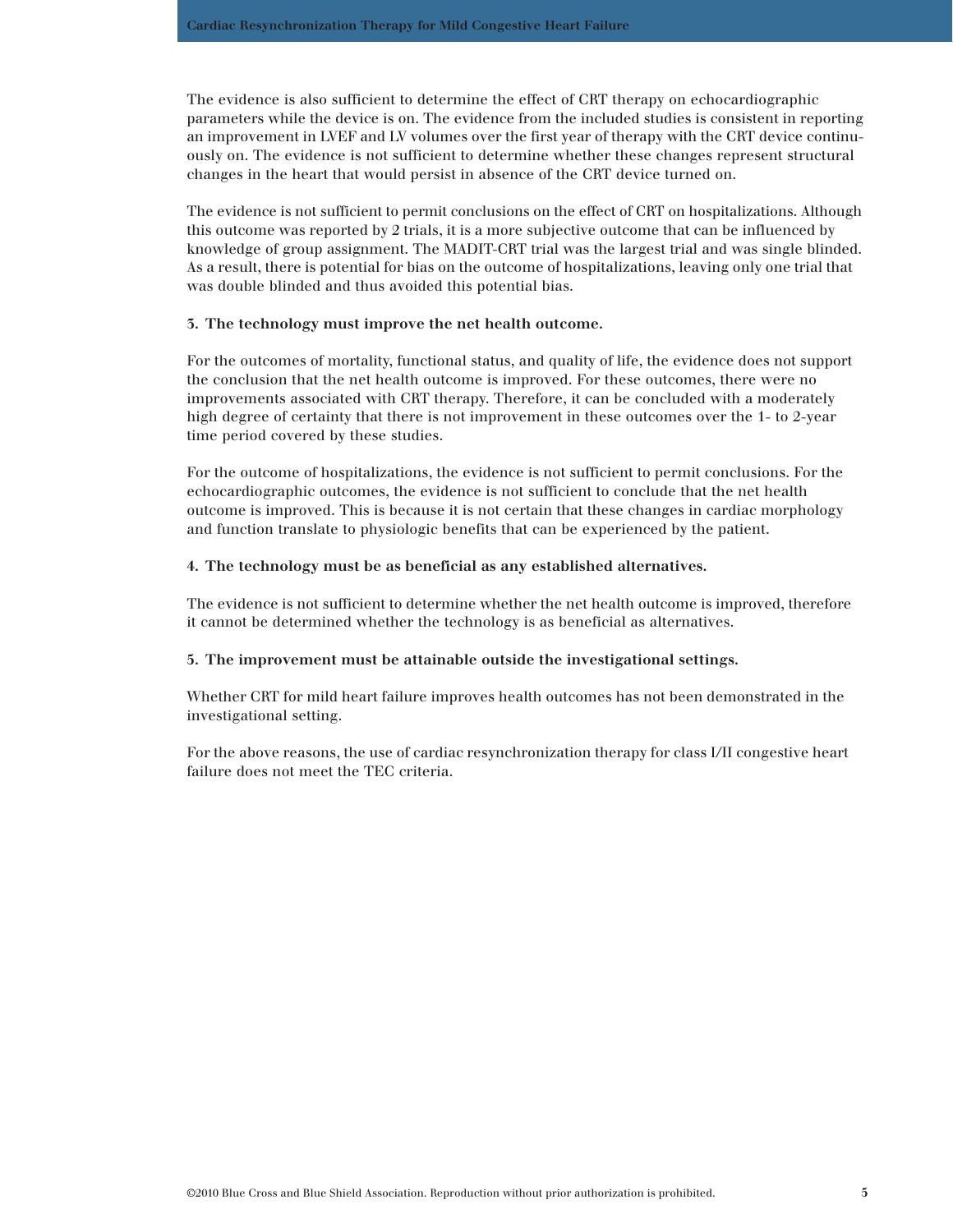#### **Contents**

| <b>Assessment Objective</b>          |    | <b>Discussion</b>                                                             | 17 |
|--------------------------------------|----|-------------------------------------------------------------------------------|----|
| <b>Background</b>                    |    | <b>Summary of Application of the</b><br><b>Technology Evaluation Criteria</b> | 19 |
| <b>Methods</b>                       | 10 |                                                                               | 21 |
| <b>Formulation of the Assessment</b> |    | <b>References</b>                                                             |    |
| <b>Review of Evidence</b>            |    | <b>Appendix</b>                                                               | 22 |

#### Published in cooperation with Kaiser Foundation Health Plan and Southern California Permanente Medical Group.

#### **TEC Staff Contributors**

**Author**—Frank Lefevre, M.D., M.P.H.; **TEC Executive Director**—Naomi Aronson, Ph.D.; **Director, Clinical Science Services**— Kathleen M. Ziegler, Pharm.D.; **Research/Editorial Staff**—Claudia J. Bonnell, B.S.N., M.L.S.; Maxine A. Gere, M.S.

#### **Blue Cross and Blue Shield Association Medical Advisory Panel**

**Allan M. Korn, M.D., F.A.C.P.**—Chairman, *Senior Vice President, Clinical Affairs/Medical Director, Blue Cross and Blue Shield Association;* **Alan M. Garber, M.D., Ph.D.**—Scientific Advisor, *Staff Physician, U.S. Department of Veterans Affairs; Henry J. Kaiser, Jr., Professor, and Professor of Medicine, Economics, and Health Research and Policy, Stanford University*; **Steven N. Goodman, M.D., M.H.S., Ph.D.**—Scientific Advisor, *Professor, Johns Hopkins School of Medicine, Department of Oncology, Division of Biostatistics (joint appointments in Epidemiology, Biostatistics, and Pediatrics)*. **Panel Members Peter C. Albertsen, M.D.,** *Professor, Chief of Urology, and Residency Program Director, University of Connecticut Health Center;* **Sarah T. Corley, M.D., F.A.C.P.,** *Chief Medical Officer, NexGen Healthcare Information Systems, Inc.*—American College of Physicians Appointee; **Helen Darling, M.A.** *President, National Business Group on Health;*  **Josef E. Fischer, M.D., F.A.C.S.,** *William V. McDermott Professor of Surgery, Harvard Medical School*—American College of Surgeons Appointee; **I. Craig Henderson, M.D.,** *Adjunct Professor of Medicine, University of California, San Francisco;*  **Mark A. Hlatky, M.D.,** *Professor of Health Research and Policy and of Medicine (Cardiovascular Medicine), Stanford University School of Medicine;* **Saira A. Jan, M.S., Pharm.D.,** *Associate Clinical Professor, Ernest Mario School of Pharmacy, Rutgers, The State University of New Jersey, Residency Director and Director of Clinical Programs Pharmacy Management, Horizon Blue Cross and Blue Shield of New Jersey;* **Leslie Levin, M.B., M.D., F.R.C.P.(Lon), F.R.C.P.C.,** *Head, Medical Advisory Secretariat and Senior Medical, Scientific and Health Technology Advisor, Ministry of Health and Long-Term Care, Ontario, Canada;*  **Bernard Lo, M.D.,** *Professor of Medicine and Director, Program in Medical Ethics, University of California, San Francisco;*  **Barbara J. McNeil, M.D., Ph.D.,** *Ridley Watts Professor and Head of Health Care Policy, Harvard Medical School, Professor of Radiology, Brigham and Women's Hospital;* **William R. Phillips, M.D., M.P.H.,** *Clinical Professor of Family Medicine, University of Washington—*American Academy of Family Physicians' Appointee; **Alan B. Rosenberg, M.D.,** *Vice President, Medical Policy, Technology Assessment and Credentialing Programs, WellPoint, Inc.;* **Maren T. Scheuner, M.D., M.P.H., F.A.C.M.G.,**  *Director, Genomics Strategic Program Area, VA HSR&D Center of Excellence for the Study of Healthcare Provider Behavior, VA Greater Los Angeles Healthcare System; Natural Scientist, RAND Corporation; Adjunct Associate Professor, Department of Health Services, UCLA School of Public Health*; **J. Sanford Schwartz, M.D., F.A.C.P.,** *Leon Hess Professor of Medicine and Health Management & Economics, School of Medicine and The Wharton School, University of Pennsylvania;* **Earl P. Steinberg, M.D., M.P.P.,** *President and CEO, Resolution Health, Inc.;* **Robert T. Wanovich, Pharm.D.,** *Vice-President, Pharmacy Affairs, Highmark, Inc.;*  **A. Eugene Washington, M.D., M.Sc.,** *Executive Vice Chancellor and Provost, University of California, San Francisco;*  **Jed Weissberg, M.D.,** *Senior Vice President, Quality and Care Delivery Excellence, The Permanente Federation.*

CONFIDENTIAL: This document contains proprietary information that is intended solely for Blue Cross and Blue Shield Plans and other subscribers to the TEC Program. The contents of this document are not to be provided in any manner to any other parties without the express written consent of the Blue Cross and Blue Shield Association.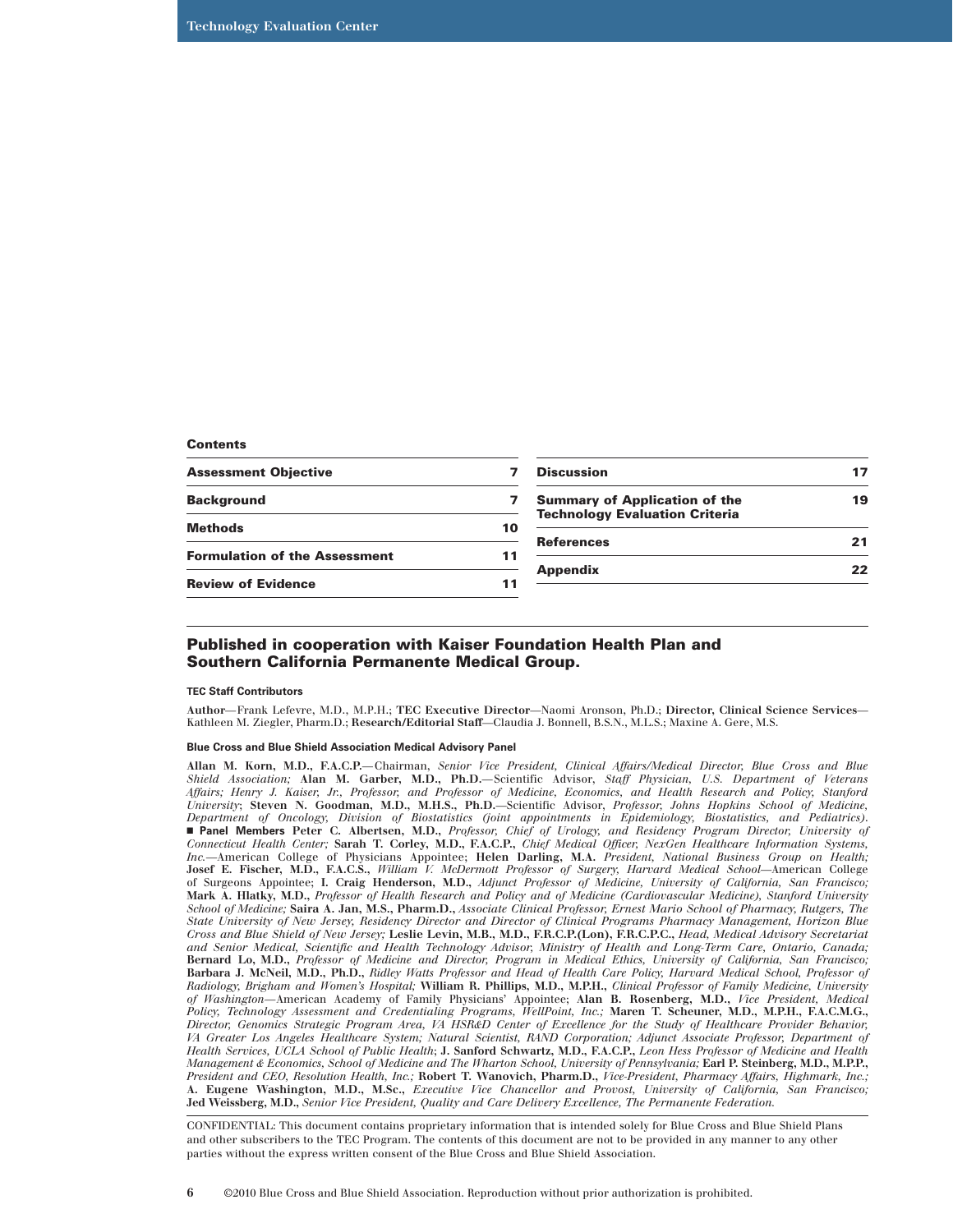## <span id="page-6-0"></span>Assessment Objective

The overall objective of this Assessment is to determine whether cardiac resynchronization therapy (CRT) improves health outcomes for patients with mild congestive heart failure (CHF). For the purposes of this Assessment, mild CHF will be defined as patients with New York Heart Association (NYHA) class I and II heart failure. Current treatment for mild CHF consists of lifestyle modifications and medications.

CRT is intended to improve pump function in patients with CHF and dyssynchronous ventricular contractions. Dyssynchrony occurs in approximately 20–30% of patients with CHF as a result of damage to the conduction system of the heart. The CRT device consists of a small pulse generator implanted subcutaneously, connected to pacemaker leads in the right atrium and both ventricles. CRT therapy has demonstrated benefit for patients with advanced CHF (NYHA class III and IV), with prior randomized, controlled trials reporting improvements in mortality, functional status, and quality of life (QoL).

The most important health outcome measures in research on CHF are mortality, improvement in functional status and QoL, and delay of progression to more advanced disease. In addition, CRT may lead to "reverse remodeling," or favorable changes in cardiac morphology and function. Most research on CRT has incorporated measures of cardiac morphology and function determined by echocardiography, in order to assess whether there is evidence for reverse remodeling. These echocardiographic parameters are physiologic measures that may or may not be linked to health outcomes. If so, these improvements in pump function would then be expected to lead to improvements in functional status and QoL, and a decrease in acute CHF exacerbations and hospitalizations. If reverse remodeling occurs, progression to more advanced classes of CHF may be delayed. These echocardiographic outcomes are not sufficient to demonstrate clinical benefit in the absence of improvement in health outcomes.

## Background

CHF is a disorder of abnormal pump function, in which the heart is unable to generate sufficient output to meet physiologic needs. It is characterized by poor tissue perfusion, organ hypoxemia, and fluid retention. A variety of symptoms can occur, which result from poor

oxygen delivery, fluid retention, and congestion of visceral organs. For example, shortness of breath with exertion results from poor oxygen delivery and fluid accumulation in the lungs. Peripheral edema represents leakage of fluid into the extravascular space with accumulation in dependent regions of the body. A variety of other symptoms are related to these physiologic abnormalities, including progressive organ dysfunction of the liver, kidney, and central nervous system.

The severity of CHF is usually assessed using the NYHA class system (Table 1). This classifies patients into class I–IV CHF based on symptoms and functional status. As shown in this table, patients with class I CHF are essentially asymptomatic, while patients with class IV CHF are symptomatic even at rest. Class III/IV CHF is often considered advanced disease, while class I/II can be considered mild disease.

CHF is common, and rapidly increasing in incidence, despite a reduction in the incidence and mortality of heart disease overall (NHLBI Chartbook 2007). There are over 500,000 cases of CHF diagnosed each year in the U.S. and more than 5 million individuals are living with CHF (Tang et al. 2008). CHF carries a poor prognosis, with an estimated 30–50% 1-year mortality for patients with advanced CHF (McAlister et al. 2004a, 2004b). The majority of deaths in CHF arise from ventricular arrhythmias. Progressive pump failure is the other main reason for death in CHF.

CHF is also associated with a high burden of illness. CHF leads to major impairments in functional status. Patients with advanced CHF (class III/IV) are unable to perform even simple activities of daily living without symptoms. Symptoms and decreased functional status lead to impaired QoL. CHF is also associated with high degrees of resource utilization. There are over 1 million hospitalizations each year, and CHF is currently the most common discharge diagnosis in the U.S. for elderly patients (Tang et al. 2008).

The current treatment for CHF involves addressing the underlying cause(s), lifestyle modifications, and pharmacologic interventions. Underlying causes of CHF may be related to chronic ischemia, valvular abnormalities, and/ or myocardial disease. Treating the underlying cause of CHF, if possible, is crucial to optimal management of these patients. Lifestyle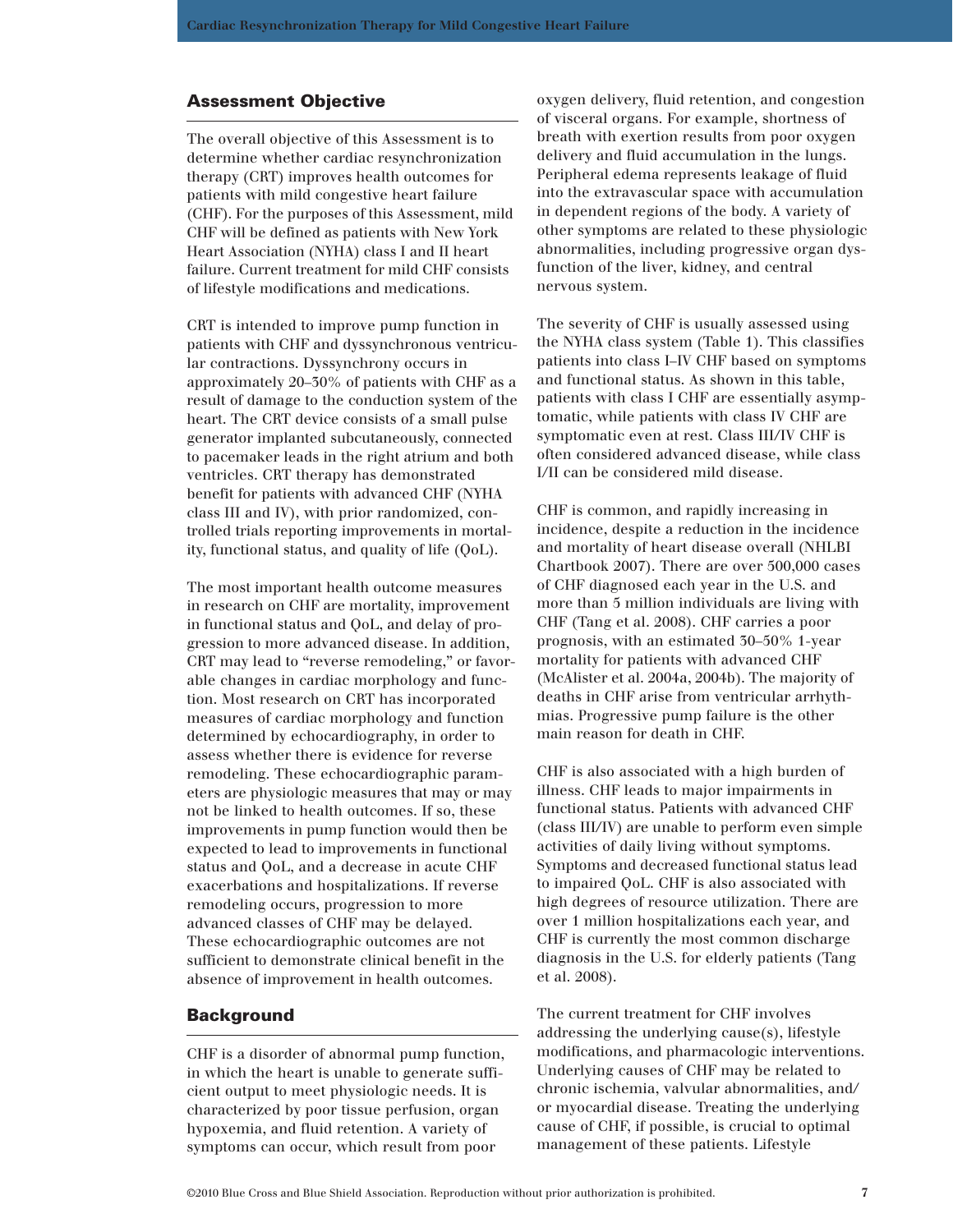#### **Table 1.** New York Heart Association Classification of CHF

**Class I.** Patients with cardiac disease but without resulting limitation of physical activity. Ordinary physical activity does not cause undue fatigue, palpitation, dyspnea, or anginal pain.

**Class II.** Patients with cardiac disease resulting in slight limitation of physical activity. They are comfortable at rest. Ordinary physical activity results in fatigue, palpitations, dyspnea, or anginal pain.

**Class III.** Patients with cardiac disease resulting in marked limitation of physical activity. They are comfortable at rest. Less than ordinary activity causes fatigue, palpitation, dyspnea, or anginal pain.

**Class IV.** Patients with cardiac disease resulting in inability to carry on any physical activity without discomfort. Symptoms of heart failure or the anginal syndrome may be present even at rest. If any physical activity is undertaken, discomfort is increased.

changes are recommended for all patients with CHF; these include salt and fluid restriction, and sometimes exercise therapy. Medications with established benefit in CHF include ACE inhibitors, angiotensin-receptor blockers, betablockers, diuretics, and aldosterone antagonists. For advanced heart failure, other treatment options exist, such as left-ventricular assist devices and cardiac transplantation. However, for mild heart failure, these aggressive interventions are generally not an option.

Some patients with CHF also have abnormalities in the conduction system of the heart. In the normal heart, the electrical system coordinates contractions of the atria and ventricles through the sinus node, the AV node, and the His-Purkinje system in the ventricles. Coordinated contractions of the atria and ventricle maximize pump function and ejection fraction.

Approximately 20–30% of patients with CHF exhibit dyssynchronous ventricular contractions due to conduction system disease. The EKG in these patients will generally show a prolonged QRS complex, indicating intraventricular conduction delay. Dyssynchrony further depresses the already impaired pumping ability of the heart. Abnormal contraction reduces diastolic filling and causes an increase in left ventricular volume, leading to progressive ventricular dilatation (Hasan and Abraham 2007). This phenomenon of progressive ventricular dilatation and worsening pump function in CHF is called "structural remodeling." Dyssynchrony may further impair pump function by inducing mitral regurgitation, or exacerbating pre-existing mitral regurgitation (Hasan and Abraham 2007).

#### **Cardiac Resynchronization Therapy**

Cardiac resynchronization therapy (CRT) is intended to correct dyssynchronous contractions of the left and right ventricles in patients with CHF. CRT uses biventricular pacing to simultaneously stimulate both ventricles in order to achieve coordinated contractions.

The CRT device involves 3 pacemaker leads, one in the right atrium and one in each ventricle. The pacer leads are connected to a pulse generator implanted subcutaneously in the chest wall. The procedure to implant a CRT device differs from a simple pacemaker in that an additional pacer lead is placed in the left ventricle. The placement of a pacemaker in the left ventricle can sometimes be technically difficult, since it involves cannulation of the coronary sinus.

There are risks of device implantation, many of which similar to implantation of a simple pacemaker or ICD. These include local complications at the site of percutaneous access such as bleeding, hematoma and infection. There are also small risks of more serious cardiac complications. Perforation of the myocardial wall can lead to pericardial effusion, which may cause tamponade requiring intervention. Irritation of the myocardium can lead to arrhythmias. Myocardial infarction and thromboembolism can also occur as a complication of this procedure. However, CRT is likely to have additional complications related to LV pacer lead placement.

CRT therapy has demonstrated benefit in class III and class IV CHF. A summary of the larger trials of CRT in advanced heart failure is given in Table 2. The COMPANION trial (Bristow et al. 2004), which had the highest enrollment and the longest follow-up, reported a significant improvement in mortality. The other trials reported lower mortality for the CRT group that did not reach statistical significance. Four of the 5 trials reported changes on functional status, with all 4 reporting significant improvements for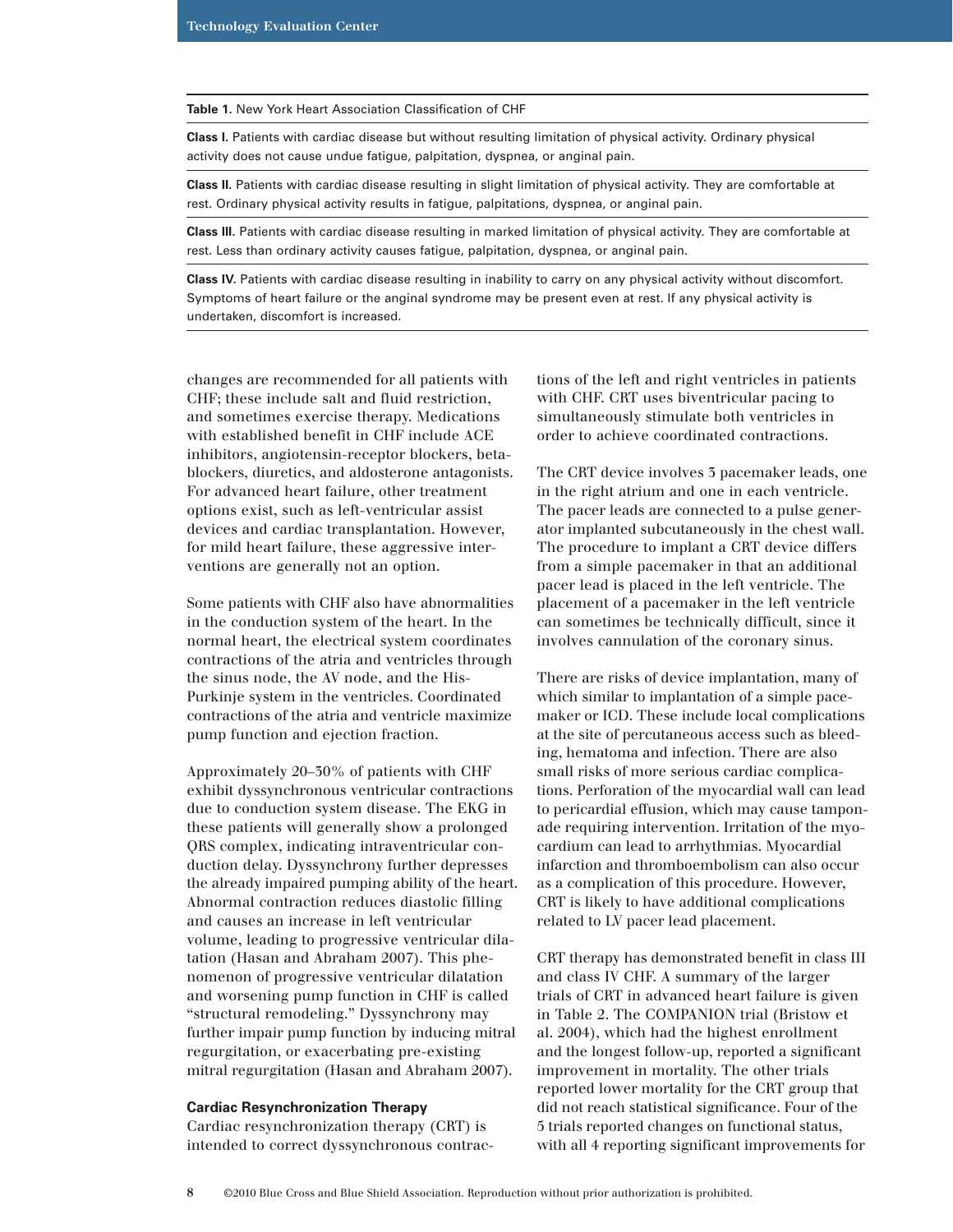| Table 2. Summary of Larger Randomized, Controlled Trials Evaluating CRT in NYHA Class III/IV CHF |             |                 |     |                 |                  |                          |                         |  |  |  |
|--------------------------------------------------------------------------------------------------|-------------|-----------------|-----|-----------------|------------------|--------------------------|-------------------------|--|--|--|
|                                                                                                  |             |                 |     |                 |                  | Outcomes                 |                         |  |  |  |
| Study/year                                                                                       | Follow-up   | Group           | N   | Mortality       | Hospitalizations | A MLWHF score*           | $\Delta$ 6-min walk (m) |  |  |  |
| Cleland et al. 2005                                                                              | 29.4 months | <b>CRT</b>      | 409 | 20.0% (82/409)  | 17.6% (72/409)   | $31 \pm 22**$            | N <sub>R</sub>          |  |  |  |
| (CARE-HF)                                                                                        |             | Medical therapy | 404 | 29.7% (120/404) | 32.9% (133/404)  | $40 \pm 22**$            | <b>NR</b>               |  |  |  |
|                                                                                                  |             |                 |     | p<0.002         | p<0.001          | p<0.001                  |                         |  |  |  |
| Bristow et al. 2004                                                                              | 12 months   | <b>CRT</b>      | 617 | 21.2% (131/617) | <b>NR</b>        | $-25 \pm 26$             | $+40 \pm 96$            |  |  |  |
| (COMPANION)                                                                                      |             | Medical therapy | 308 | 25.0% (77/308)  | <b>NR</b>        | $-12 \pm 23$             | $+1 \pm 93$             |  |  |  |
|                                                                                                  |             |                 |     | <b>NS</b>       |                  | p<0.001                  | p<0.001                 |  |  |  |
| Higgins et al. 2003                                                                              | 6 months    | $CRT + ICD$     | 245 | 4.5% (11/245)   | 13.1% (32/245)   | <b>NR</b>                | $+35 \pm 7$             |  |  |  |
| (CONTAK-CD)                                                                                      |             | ICD alone       | 245 | 6.5% (16/245)   | 15.9% (39/245)   | <b>NR</b>                | $+15 \pm 7$             |  |  |  |
|                                                                                                  |             |                 |     | <b>NS</b>       | <b>NS</b>        |                          | $p=0.04$                |  |  |  |
| Young et al. 2003                                                                                | 6 months    | $CRT + ICD$     | 187 | 7.5% (14/187)   | 45.5% (85/187)   | $-17$ ( $-21$ to $-13$ ) | $+54.5 (+40 to +75)$    |  |  |  |
| (MIRACLE-ICD)                                                                                    |             | ICD alone       | 182 | 8.2% (15/182)   | 42.9% (78/182)   | $-11$ ( $-16$ to $-6$ )  | $+52 (+40 to +74)$      |  |  |  |
|                                                                                                  |             |                 |     | <b>NS</b>       | <b>NS</b>        | p<0.02                   | <b>NS</b>               |  |  |  |
| Abraham et al. 2002                                                                              | 6 months    | CRT-ON          | 228 | 5.3% (12/228)   | 7.9% (18/228)    | $-18$ ( $-22$ to $-12$ ) | $+39 (+26 to +54)$      |  |  |  |
| (MIRACLE)                                                                                        |             | CRT-OFF         | 225 | 7.1% (16/225)   | 15.1 % (34/225)  | $-9$ ( $-12$ to $-5$ )   | $+10(0 to +25)$         |  |  |  |
|                                                                                                  |             |                 |     | <b>NS</b>       | p<0.05           | p<0.001                  | p<0.005                 |  |  |  |

\* Minnesota Living with Heart Failure (MLWHF) QoL scale, 0-100 score with higher scores reflecting worse QoL \*\* Final score on the MLWHF questionnaire Abbreviations: NR: not reported; NS: not significant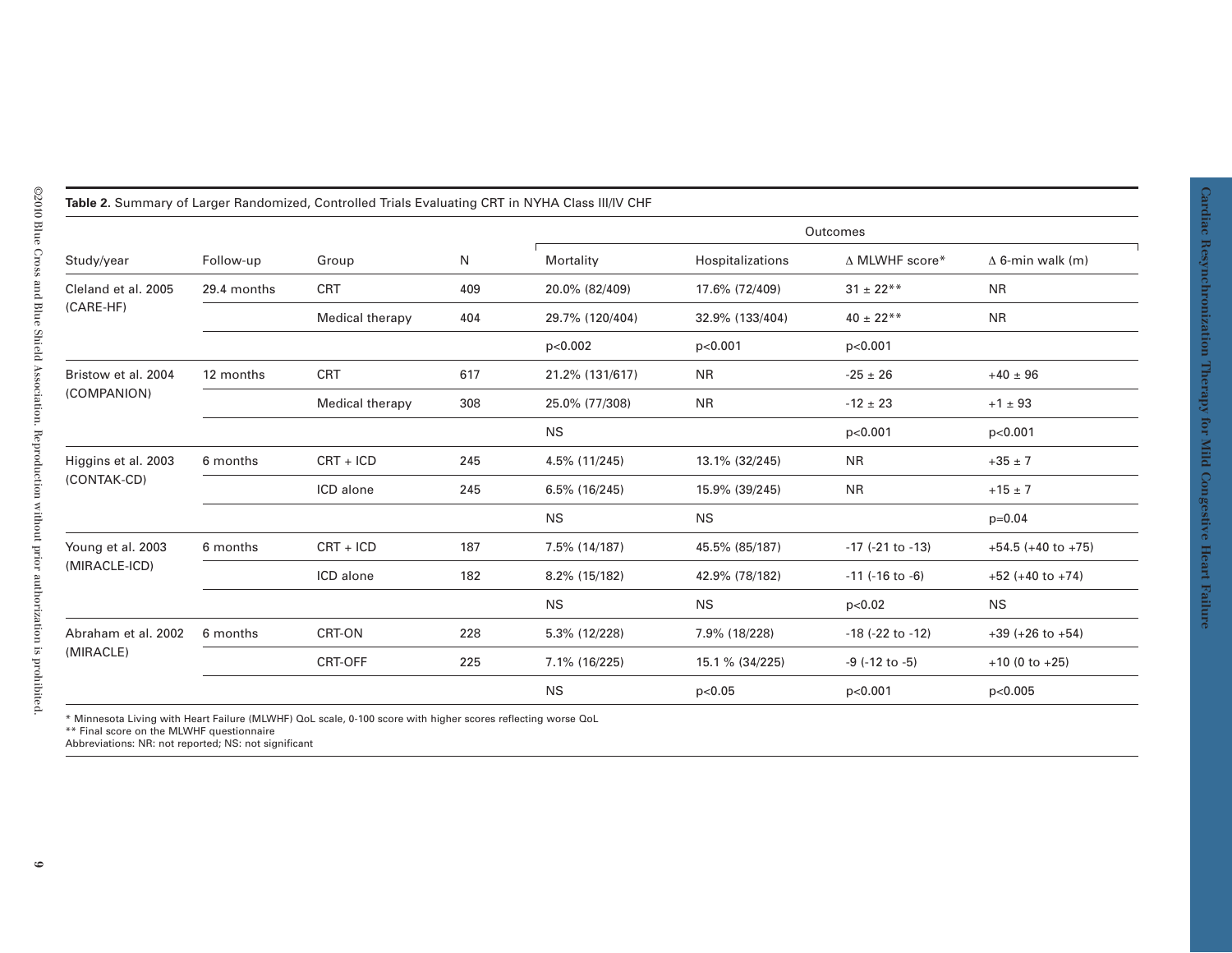<span id="page-9-0"></span>the CRT group. Similarly, 4 of the trials reported QoL measures, with all 4 showing significant improvements for the CRT group. Hospitalizations were reduced in 2 of the 4 trials, with an additional 2 trials reporting no difference in hospitalizations.

A systematic review of 9 randomized, controlled trials of CRT in class III/IV CHF was published in 2004 (McAlister et al. 2004a, 2004b). This quantitative analysis revealed the following conclusions: 1) improvement of 3.5% in LVEF; 2) improved QoL, with weighted mean difference on the Minnesota Living with Heart Failure Questionnaire of 7.6 points (0–100 scale); 3) improved functional capacity and a reduction in all-cause mortality of 21%. This analysis also found some evidence that cardiac morphology may be improved, suggesting that CRT may prevent, delay, or even reverse the anatomic changes that result from chronic CHF (reverse remodeling).

There is a current trend in clinical care to use a combined CRT/ICD device, as the indications for both devices often overlap. A combined device can be implanted in a single procedure, and is thus an attractive option for clinicians and patients who have indications for these interventions.

Much of the focus of new research in CRT is to evaluate whether the benefits of CRT extend to patients with less severe heart failure. The rationale behind implantation of CRT in early heart failure is to delay or prevent the progression to more advanced stages by optimizing pump function and preventing structural remodeling of the ventricles. CRT may also improve symptoms and functional status in patients with mild heart failure. However, by definition, patients with mild heart failure may be asymptomatic or have only mild symptoms, thus reducing the potential for improvement on these parameters.

**FDA Status.** One stand-alone biventricular pacemaker (InSync® Biventricular Pacing System, Medtronic) has received approval by the U.S. Food and Drug Administration (FDA) for the treatment of patients with New York Heart Association (NYHA) class III or IV heart failure, on a stable pharmacologic regimen, who also have a QRS duration of ≥130 msec and a left ventricular ejection fraction of ≤35%. Biventricular pacemakers have also been combined with implantable cardiac defibrillators

(ICDs). Both Guidant (CONTAK CD® CRT-D System) and Medtronic (InSync® ICD Model 7272) have received FDA approval for combined cardiac resynchronization therapy defibrillators for patients at high risk of sudden cardiac death due to ventricular arrhythmias and who have NYHA class III or IV heart failure with left ventricular ejection fraction of 35% or less, QRS duration ≥130 msec (≥120 msec for the Guidant device) and remain symptomatic despite a stable, optimal heart failure drug therapy.

At the time this Assessment went to press, the FDA Circulatory System Devices Advisory Panel voted unanimously to recommend approval of CRT devices for use in mild heart failure (Stiles 2010). The indications proposed by the FDA Advisory Panel include patients in NYHA functional class II or in patients with class I ischemic heart failure with an LVEF <30% and a QRS duration >130 ms. Also added was a requirement that eligible patients also have left-bundle-branch block (LBBB). Note that recommendation of approval does not constitute final approval.

## Methods

#### **Search Methods**

Electronic search of MEDLINE® (via PubMed) was performed using the keywords "CRT," "resynchronization," and "biventricular pacing." These terms were cross-referenced with "CHF," "congestive heart failure," and "cardiomyopathy." Search was performed from January 1995 through December 2009. Electronic search was supplemented with a hand search of relevant bibliographies and use of the "related articles" function in MEDLINE®.

#### **Study Selection**

Studies were selected for inclusion that had the following characteristics:

- n randomized, controlled trial
- included patients with NYHA class I or II CHF, or included a broader population of CHF patients and reported outcomes separately for the group with class I/II CHF
- n enrolled at least 25 patients per treatment group
- n reported on at least one relevant health outcome

#### **Medical Advisory Panel Review**

This Assessment was reviewed by the Blue Cross and Blue Shield Association Medical Advisory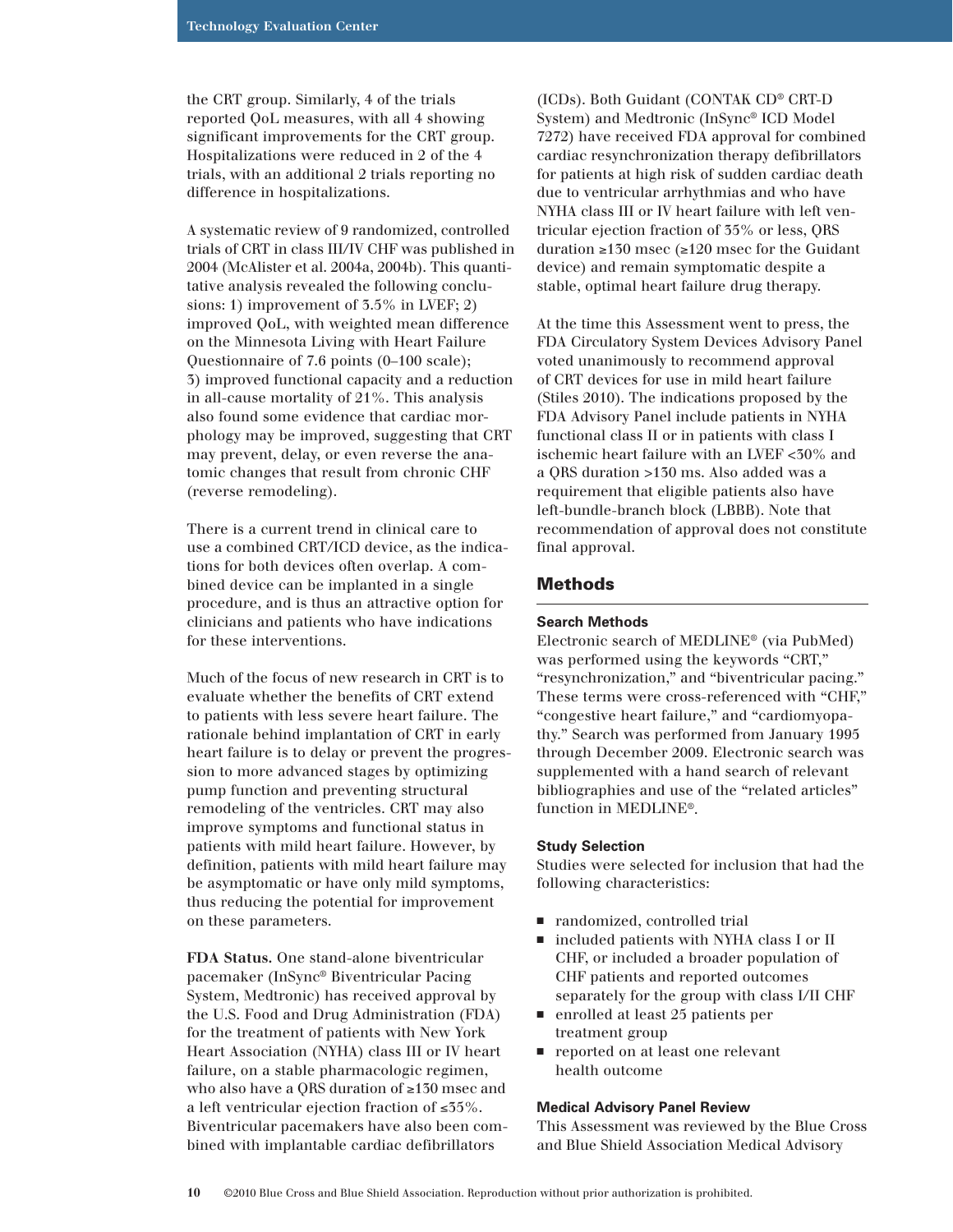<span id="page-10-0"></span>Panel (MAP) on December 17, 2009. In order to maintain the timeliness of the scientific information in this Special Report, literature searches were performed subsequent to the Panel's review (see "Search Methods"). If the search updates identified any additional studies that met the criteria for detailed review, the results of these studies were included in the tables and text where appropriate. There were no studies that would change the conclusions of this Assessment.

## Formulation of the Assessment

#### **Patient Indications**

For the purpose of this Assessment, patient indications are individuals with mild CHF. This is defined as having NYHA class I or II CHF. For more advanced stages of CHF, benefit of CRT has already been demonstrated, and patients with advanced heart failure will not be addressed as part of this Assessment.

#### **Technologies to be Compared**

CRT therapy will be compared to optimal medical therapy. For advanced heart failure, other treatment options exist, such as left-ventricular assist devices and cardiac transplantation. However, for mild heart failure, these other interventions are not an option and treatment consists of medical therapy and lifestyle changes.

#### **Health Outcomes**

Evidence will be sought for the effect of CRT on health outcomes that are most important for the patient with CHF. These include:

- mortality from heart failure
- n progression to more advanced stages of CHF
- $\quad \blacksquare$  functional status
- $\blacksquare$  quality of life
- $\blacksquare$  hospitalizations for exacerbations of heart failure

Echocardiographic parameters are physiologic measures that may or may not be linked to important health outcomes. These measures can be confirmation that treatment affects the physiologic parameter for which it is intended, and can corroborate that differences in are the result of changes in cardiac function. However, these outcomes alone are not sufficient evidence of a health outcome benefit in the absence of improvements in clinical parameters. The most common echocardiographic outcomes reported in these trials are measures of pump function and ventricular dilatation:

- left-ventricular ejection fraction (LVEF)
- left-ventricular end-systolic volume (LVESV)
- left-ventricular end-diastolic volume (LVEDV)

## **Specific Assessment Question**

In patients with class I or II CHF and dyssynchronous ventricular contractions, does CRT improve health outcomes, as compared to optimal medical therapy?

## Review of Evidence

There were a total of 3 randomized, controlled trials that met the inclusion criteria for this Assessment (Abraham et al. 2004; Linde et al. 2008; Moss et al. 2009; Tables 3 and 4). Total enrollment in these trials was 2,616 participants, with the respective individual trials enrolling 186, 610, and 1,820 participants. Follow-up ranged from 6 months to 2.4 years. Each trial reported similar, but not identical, outcome measures. These outcome measures included mortality, acute exacerbations of CHF, functional status, quality of life (QoL), and echocardiographic measures of pump function.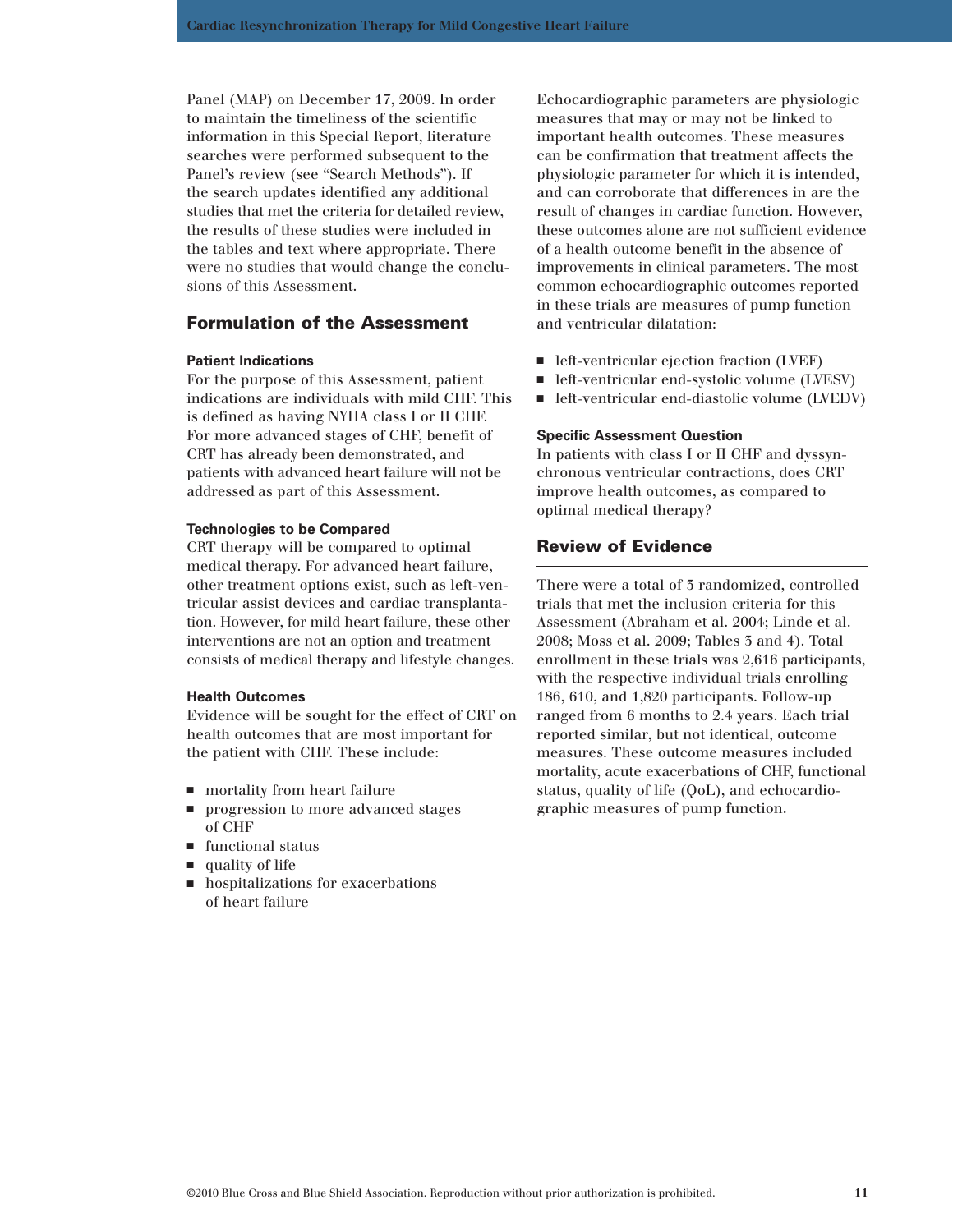| Study/yr                       | <b>Patient Population</b>                                                                                                                                                                                                                     | Protocol                                                                                                                                                                                                                                                                                                                                                                           | Age  | LVEF             | <b>MLWHF</b><br>Score         | 6-min<br>Walk | Outcomes                                                                                                                                                          | Comments                            |
|--------------------------------|-----------------------------------------------------------------------------------------------------------------------------------------------------------------------------------------------------------------------------------------------|------------------------------------------------------------------------------------------------------------------------------------------------------------------------------------------------------------------------------------------------------------------------------------------------------------------------------------------------------------------------------------|------|------------------|-------------------------------|---------------|-------------------------------------------------------------------------------------------------------------------------------------------------------------------|-------------------------------------|
| Abraham et al.<br>2004         | NYHA class II CHF for at<br>least 3 months<br>· Sinus rhythm with QRS<br>duration $\geq$ 130 msec<br>$LVEF \leq 35\%$<br>LV end-diastolic diameter<br>$\geq 55$ mm<br>Indication for ICD                                                      | • All pts implanted with<br>dual ICD/CRT device<br>■ Pts randomized to<br>CRT on or off<br>Double-blinded:<br>independent MD<br>performed all tests<br>that could reveal<br>device status<br>$\blacksquare$ Follow-up at 1, 3,<br>6 months                                                                                                                                         | 63.1 | 24.5%            | 40.7                          | 370.2 m       | Primary<br>Change in peak<br>oxygen uptake with<br>exercise<br>Secondary<br>NYHA class<br>6-minute walk<br>QOL<br>LVEF<br>LV volume<br>Composite<br>response*     |                                     |
| Linde et al. 2008<br>(REVERSE) | NYHA class I or II CHF<br>for at least 3 months<br>• Sinus rhythm with<br>QRS duration ≥120 msec<br>$LVEF \leq 40\%$<br>• LV end-diastolic<br>diameter ≥55mm<br>• On optimal medical therapy<br>including ACE inhibitors<br>and beta-blockers | All pts had CRT inserted<br>at baseline<br>■ Pts randomized to<br>CRT-ON or CRT-OFF in<br>2:1 ratio<br>Double-blinded;<br>independent MD<br>performed all tests that<br>could reveal device status<br>$\blacksquare$ Follow-up at 1,3, 6, and<br>12 months<br>• CRT status maintained<br>for 12 months<br>• Crossover allowed for<br>chronic worsening of<br>CHF to NYHA III or IV | 62.6 | $26.7 \pm 7.0\%$ | 27.6<br>$(0 - 100)$<br>score) | 396 m         | Primary<br>Classified into 1 of<br>3 response groups:<br>improved,<br>unchanged or<br>worsened**<br>Secondary<br>Left-ventricular<br>end-systolic volume<br>index | Implantation success<br>rate of 97% |

## **Table 3.** Randomized, Controlled Trials of CRT in Mild CHF: Study Characteristics

\* Pt assigned to 1 of 3 response categories: improved, unchanged, worsened. Criteria for assigning categories not reported.

\*\* Improved – demonstrated improvement in NYHA functional class, and/or reported moderately or markedly improved heart failure symptoms at 12-month follow-up

Unchanged – did not meet criteria for either improved or worsened

Worsened - died, were hospitalized anytime during 12mth follow-up, crossed over to alternate treatment, permanently discontinued double-blind treatment because of worsening CHF, demonstrated worsening in NYHA class at 12-month follow-up, or reported moderately or markedly worse heart failure symptoms

**12**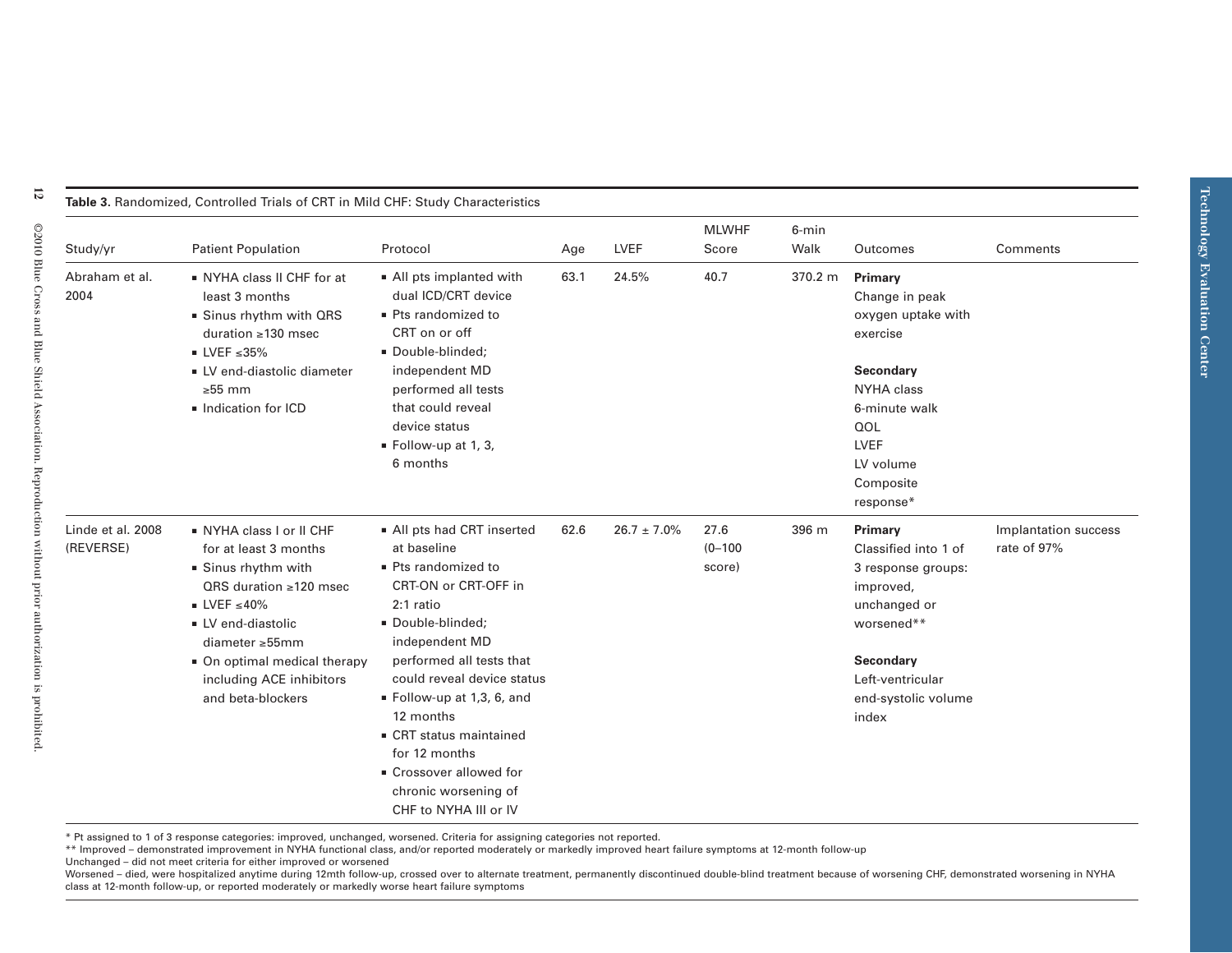|                                 |                                                                                                                                                                                                                                                                            |                                                                                                                                                                                           |      |              | <b>MLWHF</b> | 6-min |                                                                                                                                                                                  |                                                                                                                                                                                    |
|---------------------------------|----------------------------------------------------------------------------------------------------------------------------------------------------------------------------------------------------------------------------------------------------------------------------|-------------------------------------------------------------------------------------------------------------------------------------------------------------------------------------------|------|--------------|--------------|-------|----------------------------------------------------------------------------------------------------------------------------------------------------------------------------------|------------------------------------------------------------------------------------------------------------------------------------------------------------------------------------|
| Study/yr                        | <b>Patient Population</b>                                                                                                                                                                                                                                                  | Protocol                                                                                                                                                                                  | Age  | LVEF         | Score        | Walk  | Outcomes                                                                                                                                                                         | Comments                                                                                                                                                                           |
| Moss et al. 2009<br>(MADIT-CRT) | ■ Ischemic cardiomyopathy<br>with NYHA class I or II<br>CHF, or nonischemic<br>cardiomyopathy with<br>class II CHF<br>Sinus rhythm with QRS<br>duration $\geq$ 130 msec<br>$\blacksquare$ LVEF $\leq 30\%$                                                                 | ■ Pts randomized to<br>CRT-ICD or ICD alone<br>in 3:2 ratio<br>· Single-blinded, treating<br>physicians not blinded to<br>treatment assignment<br>■ Follow-up at 1, 3, 6, 9,<br>12 months | 64.6 | $24 \pm 5\%$ | <b>NR</b>    | 361 m | Primary<br>Composite of death<br>from any cause or<br>nonfatal heart failure<br>events***<br>Secondary<br><b>LVEF</b><br>LV end-diastolic<br>volume<br>LV end-systolic<br>volume | Implantation success<br>rate of 98.4% for device.<br>7.5% of pts assigned to<br>CRT-ICD could not have<br>CRT implanted due to<br>technical difficulties,<br>analyzed in ICD group |
|                                 | *** Heart failure events - Signs and symptoms consistent with congestive heart failure that was responsive to intravenous decongestive therapy on an outpatient basis or an augmented decongestive regimen with oral<br>or parenteral medications during an inpatient stay |                                                                                                                                                                                           |      |              |              |       |                                                                                                                                                                                  |                                                                                                                                                                                    |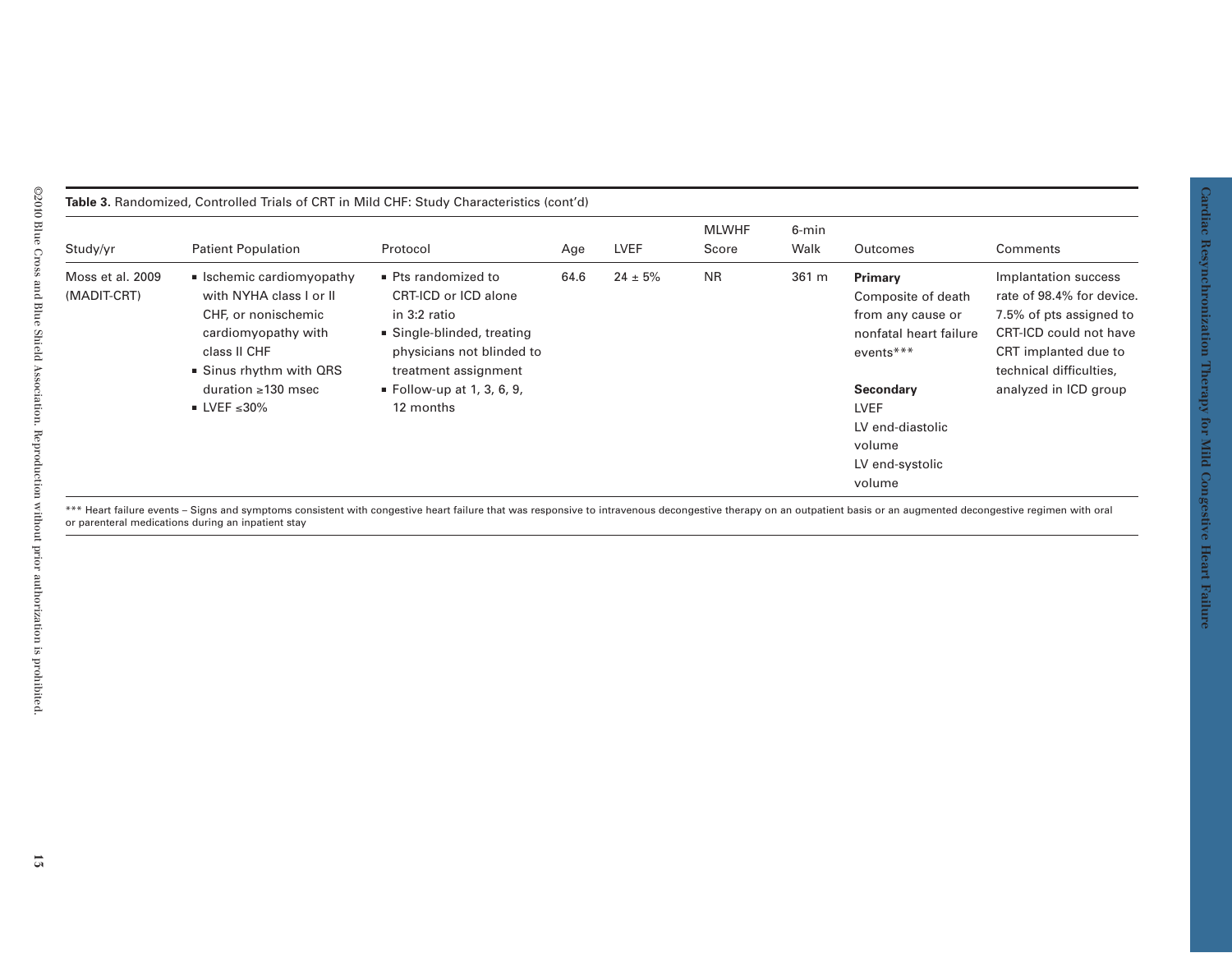| <b>Table 4.</b> Nationitized, Controlled Trials of CNT in initia CHF. Outcomes |                             |           |          |                         |                  |                   |                                 |                              |                  |               |                              |               |
|--------------------------------------------------------------------------------|-----------------------------|-----------|----------|-------------------------|------------------|-------------------|---------------------------------|------------------------------|------------------|---------------|------------------------------|---------------|
| Study/yr                                                                       | F/U                         | Group     | N        | <b>Primary Endpoint</b> |                  | Death             | Hospital-<br>ization for<br>CHF | $\Delta$ 6-min<br>Walk       | $\triangle$ QOL  |               | Echocardiographic Parameters |               |
| Abraham et al.                                                                 | 6 months                    |           |          | ∆oxygen uptake          |                  |                   |                                 |                              |                  | $\Delta$ LVEF | A LVESV                      | A LVEDV       |
| 2004                                                                           |                             | ICD-CRT   | 85       | $0.5 \pm 3.2$           |                  | <b>NR</b>         | <b>NR</b>                       | $38 \pm 109$                 | $-13.3 \pm 25.1$ | $3.8 \pm 8.0$ | $-42 \pm 77$                 | $-41 \pm 76$  |
|                                                                                |                             | ICD alone | 101      | $0.2 \pm 3.2$           |                  | <b>NR</b>         | <b>NR</b>                       | $33 \pm 98$                  | $-10.7 \pm 21.7$ | $0.8 \pm 6.2$ | $-14 \pm 57$                 | $-16 \pm 62$  |
|                                                                                |                             | p value   |          | <b>NS</b>               |                  |                   |                                 | <b>NS</b>                    | <b>NS</b>        | 0.02          | 0.01                         | 0.04          |
| Linde et al.                                                                   | 12                          |           |          | Worse Impr/Unch         |                  |                   |                                 |                              |                  | $\Delta$ LVEF | <b>ALVESV</b>                | <b>ALVEDV</b> |
| 2008<br>(REVERSE)                                                              | months                      | CRT-ON    | 419      | 16%<br>(67/419)         | 84%<br>(352/419) | 2.2%<br>(9/419)   | 4.1%<br>(17/419)                | $13 \pm 102$ m $-8.4 \pm 17$ |                  | $+4.1%$       | $-18.4 \pm 30$<br>mL/m2      | $-22$ mL/m2   |
|                                                                                |                             | CRT-OFF   | 191      | 21%<br>(40/191)         | 79%<br>(151/191) | 1.6%<br>(3/191)   | 7.9%<br>(15/191)                | $19 \pm 105$ m $-6.7 \pm 16$ |                  | $+0.6%$       | $-1.3 \pm 23$<br>mL/m2       | $-1$ mL/m2    |
|                                                                                |                             | p value   |          | <b>NS</b>               |                  | <b>NS</b>         | 0.03                            | <b>NS</b>                    | <b>NS</b>        | < 0.0001      | < 0.0001                     | < 0.0001      |
| Moss et al.                                                                    | $2.4$ yrs                   |           |          | Death/heart failure     |                  |                   | CHF events                      |                              |                  |               |                              |               |
| 2009<br>(MADIT-CRT)                                                            | (echo<br>results<br>done at | ICD-CRT   | 1089     | 17.2%<br>(187/1089)     |                  | 6.8%<br>(74/1089) | 13.9%<br>(151/1089)             | <b>NR</b>                    | <b>NR</b>        | $+11%$        | $-57$ mL                     | $-52$ mL      |
|                                                                                | 12-month<br>follow-up       | ICD alone | 731      | 25.3%<br>(185/731)      |                  | 7.3%<br>(53/731)  | 22.8%<br>(167/731)              | <b>NR</b>                    | <b>NR</b>        | $+3%$         | $-18$ mL                     | $-15$ mL      |
|                                                                                | visit)                      | p value   |          | < 0.001                 |                  | <b>NS</b>         | $< 0.001*$                      |                              |                  | < 0.001       | < 0.001                      | < 0.001       |
|                                                                                |                             |           | $\cdots$ | .                       |                  |                   |                                 |                              |                  |               |                              |               |

**Table 4.** Randomized, Controlled Trials of CRT in Mild CHF: Outcomes

LVESV – left ventricular end-systolic volume; LVEDV – left ventricular end-diastolic volume

\* Calculated unadjusted chi-square value; statistical test not reported in publication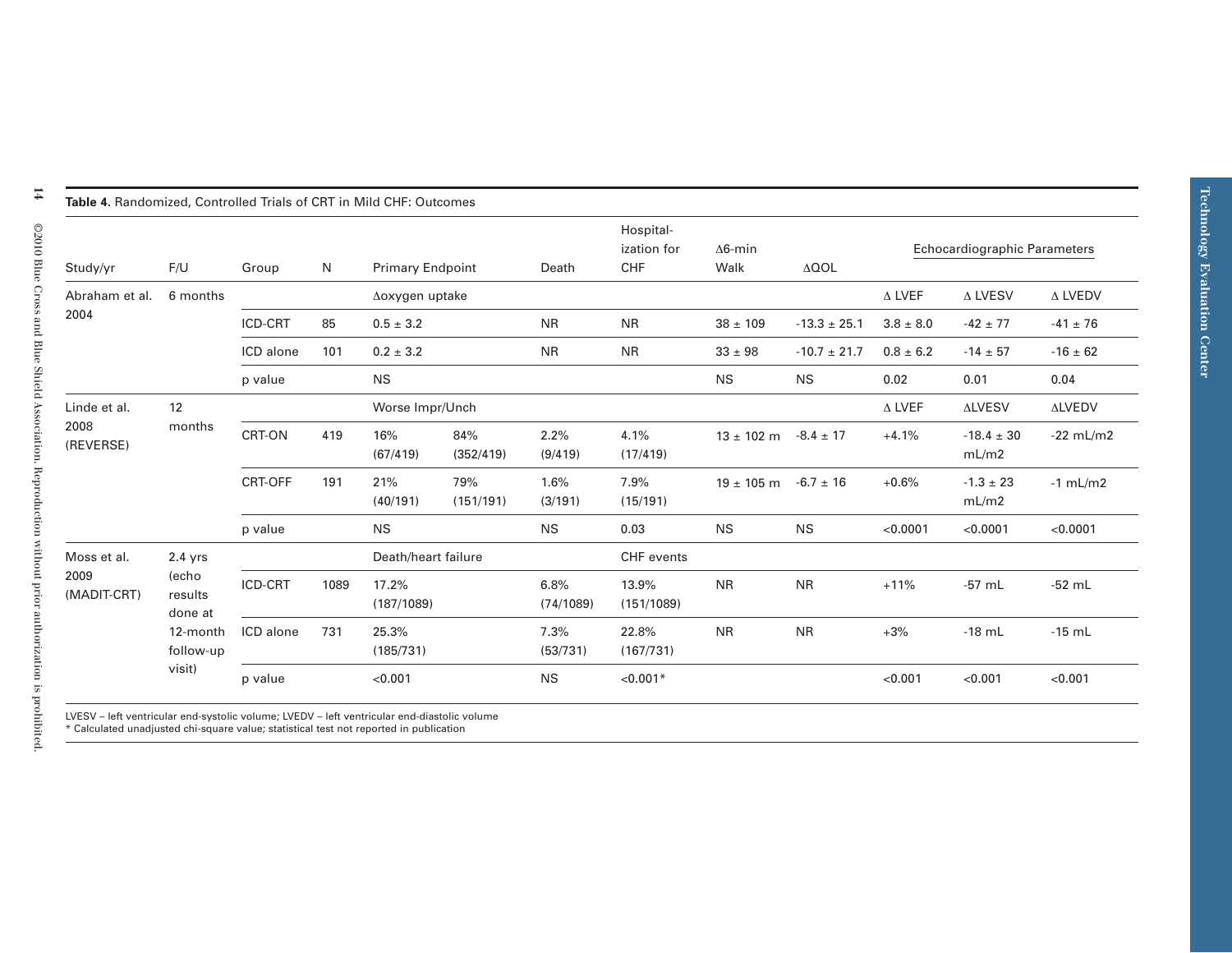The largest trial completed to date is the MADIT-CRT trial (Moss et al. 2009), which randomized 1,820 patients with class I/II CHF to an ICD alone or an ICD-CRT device. The trial was single-blinded, with patients unaware of group assignment but clinicians aware of group assignment. Patients were followed for an average of 2.4 years. There were a fairly high percent of patients (14.9%) who dropped out or crossed over, with a total of 173 crossovers  $(9.5\%)$  and 99 dropouts  $(5.4\%)$ . These dropouts/crossovers were not equally balanced between groups. The ICD-alone group had a dropout/crossover rate of 20% (146/731) compared to a rate of 11.6% (126/1,089) for the ICD-CRT group. This trial received a quality rating of fair (Appendix Table A), due to the limitations of no double blinding and high dropouts/crossover.

The MADIT-CRT trial reported a reduction for the ICD-CRT group on the primary outcome, i.e., death or acute heart failure exacerbation. The primary endpoint was reached by 17.2% of patients in the ICD-CRT group compared to 25.3% of patients in the ICD-alone group. This represents a relative risk reduction (RRR) of 32%, an absolute risk reduction (ARR) of 8.1%, and a number needed to treat (NNT) of 12.3 over a period of 2.4 years to prevent 1 event.

The difference in the primary composite outcome was due entirely to differences in acute heart failure events, which occurred in 13.9% of patients in the ICD-CRT group compared to 22.8% of patients in the ICD-alone group (RRR 39%, ARR 8.9%, NNT=11.2). The death rate was similar between groups, 3.3 % (36/1,089) of patients in the ICD-CRT group compared to 2.5% (18/731) of patients in the ICD-alone group. Death at any time was also similar between groups, with 8.9% (53/1,089) of patients in the ICD-CRT group dying at any time during the trial compared to 8.7% (35/731) of patients in the ICD-alone group.

Although MADIT-CRT collected data on functional status and QoL, these data had not been reported at the time of this Assessment. Echocardiographic outcomes were reported for a subset of 1,366 patients (746 in ICD-CRT and 620 in ICD-alone) at the 1 year follow-up time point. These paired echocardiographic measures performed at baseline and at 1 year follow-up reported significant improvements in LVEF, LVESV, and LVEDV.

Complications reported in this trial are summarized in Tables 5 and 6. The most common periprocedural complications reported were hematoma at the access site (4.0%) and lead dislodgement (3.3%). Less common complications were pneumothorax, coronary dissection, and infection. Long-term complications were not reported for each complication, rather a composite rate of 4.5/100 device-months was provided. This complication rate would equal roughly 1 event per patient for every 2 years of device implantation.

The REVERSE trial (Linde et al. 2008) enrolled a total of 610 patients, all of whom received a CRTdevice. Patients were randomized to CRT-ON or CRT-OFF for a period of 12 months in doubleblind fashion, with both patients and treating clinicians unaware of group assignment. This trial met all of the quality parameters and was assigned a good rating (Appendix Table A).

The primary outcome was a composite measure that classified patients as improved, unchanged, or worse. There was no significant difference reported on this primary outcome. The percent of patients who were worse at the end of the trial was 16% in CRT-ON group compared with 21% in the CRT-OFF group (p=0.10).

There was a decrease in hospitalizations for heart failure in the CRT-ON group (4.1%, 17/419) compared with the CRT-OFF group (7.9%, 15/191). There was a significant decrease in time to first hospitalization for heart failure in the CRT-ON group (HR 0.47, p=0.03).

Changes in functional status, as measured by the 6-minute walk, were similar between groups. QoL, as measured by the Minnesota Living with Heart Failure Questionnaire, was also similar between groups.

The overall periprocedural complication rate reported by patient was 4.0% (Table 5). The most common complication reported was arrhythmia, which occurred at a rate of 1.2%. Other complications that occurred at a rate of less than 1% were pneumothorax, coronary dissection, pericardial effusion, and tamponade. Long-term complications, occurring between 30 days and 12 months post-implantation, were present for 16% of patients (Table 6). The majority of these long-term complications were lead dislodgements, which occurred in 10.6% of patients. Other reported long-term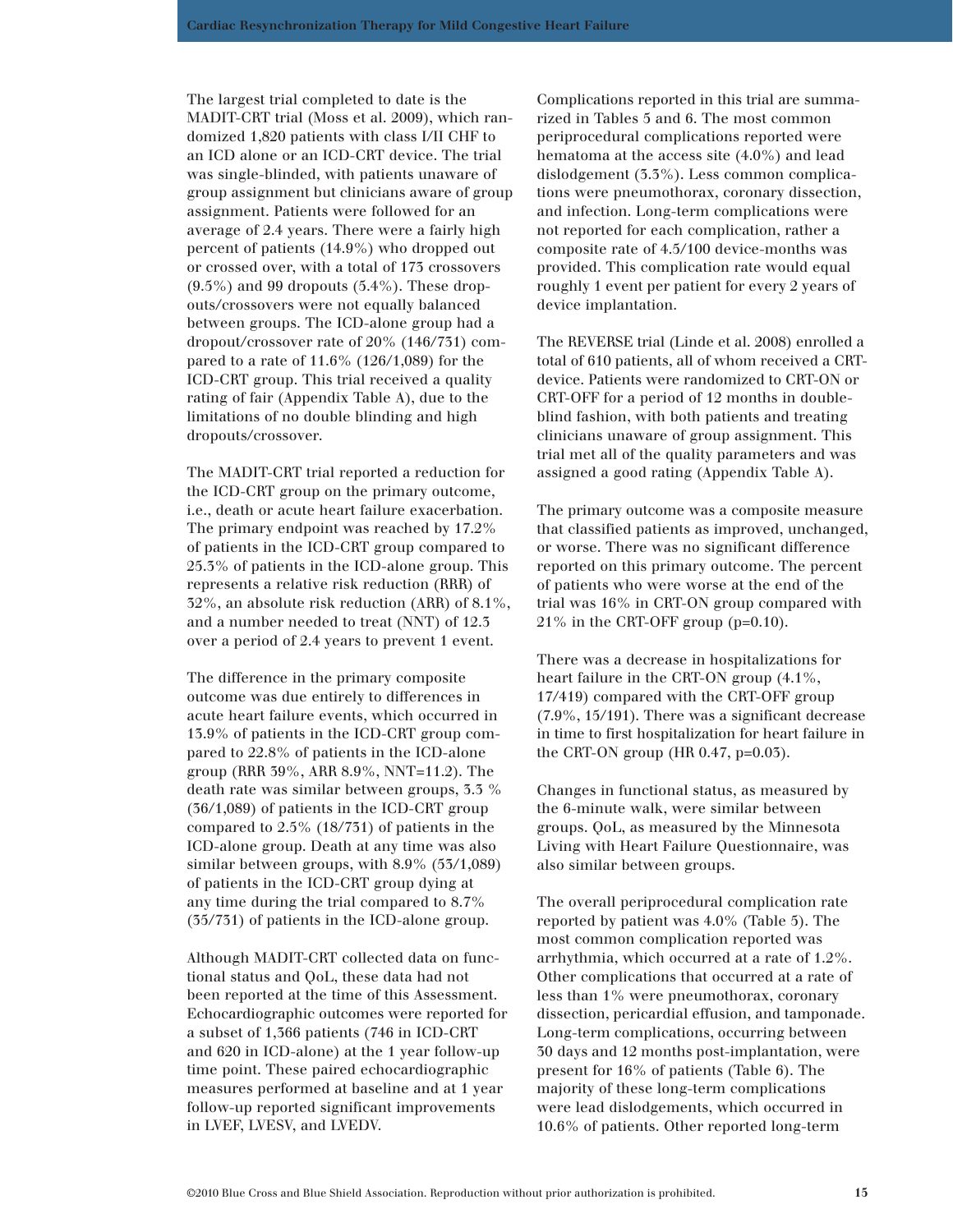| <b>Table 5.</b> Short-term Complications of CRT Device Implantations (<30 days) |  |
|---------------------------------------------------------------------------------|--|
|---------------------------------------------------------------------------------|--|

| Study/yr                 | <b>Total Periop</b> | Hematoma          | Pneumo-<br>thorax | Thrombo-<br>embolism | Coronary<br><b>Dissection</b> | Arrhythmia      | Lead Dislodge     | Pericard<br>Effusion | Tamponade       | Infection         |
|--------------------------|---------------------|-------------------|-------------------|----------------------|-------------------------------|-----------------|-------------------|----------------------|-----------------|-------------------|
| Moss et al.<br>$2009*$   | <b>NR</b>           | 3.3%<br>(36/1089) | 1.7%<br>(18/1089) | <b>NR</b>            | 0.5%<br>(5/1089)              | <b>NR</b>       | 4.0%<br>(44/1089) | <b>NR</b>            | <b>NR</b>       | 1.1%<br>(12/1089) |
| Linde et al.<br>2008**   | 4%<br>(26/642)      | <b>NR</b>         | 0.6%<br>(4/621)   | <b>NR</b>            | 0.5%<br>(3/621)               | 1.2%<br>(8/621) | NR.               | 0.2%<br>(1/621)      | 0.2%<br>(1/621) | <b>NR</b>         |
| Abraham<br>et al. 2004** | 22%<br>(46/210)     | <b>NR</b>         | <b>NR</b>         | <b>NR</b>            | $1.4\%$<br>(3/210)            | <b>NR</b>       | 2.3%<br>(5/210)   | $1.4\%$<br>(3/210)   | <b>NR</b>       | <b>NR</b>         |

|  | <b>Fable 6.</b> Long-term Complications of CRT Device Implantations (>30 days) |  |  |  |  |
|--|--------------------------------------------------------------------------------|--|--|--|--|
|  |                                                                                |  |  |  |  |

| Study/yr                                       | <b>Total Periop</b>                    | Hematoma          | Pneumo-<br>thorax                                                       | Thrombo-<br>embolism | Coronary<br><b>Dissection</b> | Arrhythmia      | Lead Dislodge           | Pericard<br>Effusion | Tamponade       | Infection         |
|------------------------------------------------|----------------------------------------|-------------------|-------------------------------------------------------------------------|----------------------|-------------------------------|-----------------|-------------------------|----------------------|-----------------|-------------------|
| Moss et al.<br>2009*                           | <b>NR</b>                              | 3.3%<br>(36/1089) | 1.7%<br>(18/1089)                                                       | <b>NR</b>            | 0.5%<br>(5/1089)              | <b>NR</b>       | 4.0%<br>(44/1089)       | <b>NR</b>            | <b>NR</b>       | 1.1%<br>(12/1089) |
| Linde et al.<br>2008**                         | 4%<br>(26/642)                         | <b>NR</b>         | 0.6%<br>(4/621)                                                         | <b>NR</b>            | 0.5%<br>(3/621)               | 1.2%<br>(8/621) | <b>NR</b>               | 0.2%<br>(1/621)      | 0.2%<br>(1/621) | <b>NR</b>         |
| Abraham<br>et al. 2004**                       | 22%<br>(46/210)                        | <b>NR</b>         | <b>NR</b>                                                               | <b>NR</b>            | 1.4%<br>(3/210)               | <b>NR</b>       | 2.3%<br>(5/210)         | 1.4%<br>(3/210)      | <b>NR</b>       | <b>NR</b>         |
|                                                |                                        |                   |                                                                         |                      |                               |                 |                         |                      |                 |                   |
|                                                |                                        |                   | Table 6. Long-term Complications of CRT Device Implantations (>30 days) |                      |                               |                 |                         |                      |                 |                   |
| Study/yr                                       | Total<br><b>Complications Dislodge</b> | Lead              | Hematoma                                                                | Thrombo-<br>embolism | Diaphragm<br>Irritation       | Arrhythmia      | Pericardial<br>Effusion |                      |                 |                   |
|                                                | 4.5/100<br>device-<br>months           | <b>NR</b>         | <b>NR</b>                                                               | <b>NR</b>            | <b>NR</b>                     | <b>NR</b>       | <b>NR</b>               |                      |                 |                   |
| Moss et al.<br>2009*<br>Linde et al.<br>2008** | 16%<br>(101/621)                       | 10.6%<br>(66/621) | 0.8%<br>(5/621)                                                         | 0.5%<br>(3/621)      | 2.3%<br>(14/621)              | 1.3%<br>(8/621) | 0.6%<br>(4/621)         |                      |                 |                   |

\* Complications reported for group of patients receiving ICD-CRT \*\* Complications reported for entire cohort of patients enrolled in trial (CRT-ON + CRT-OFF)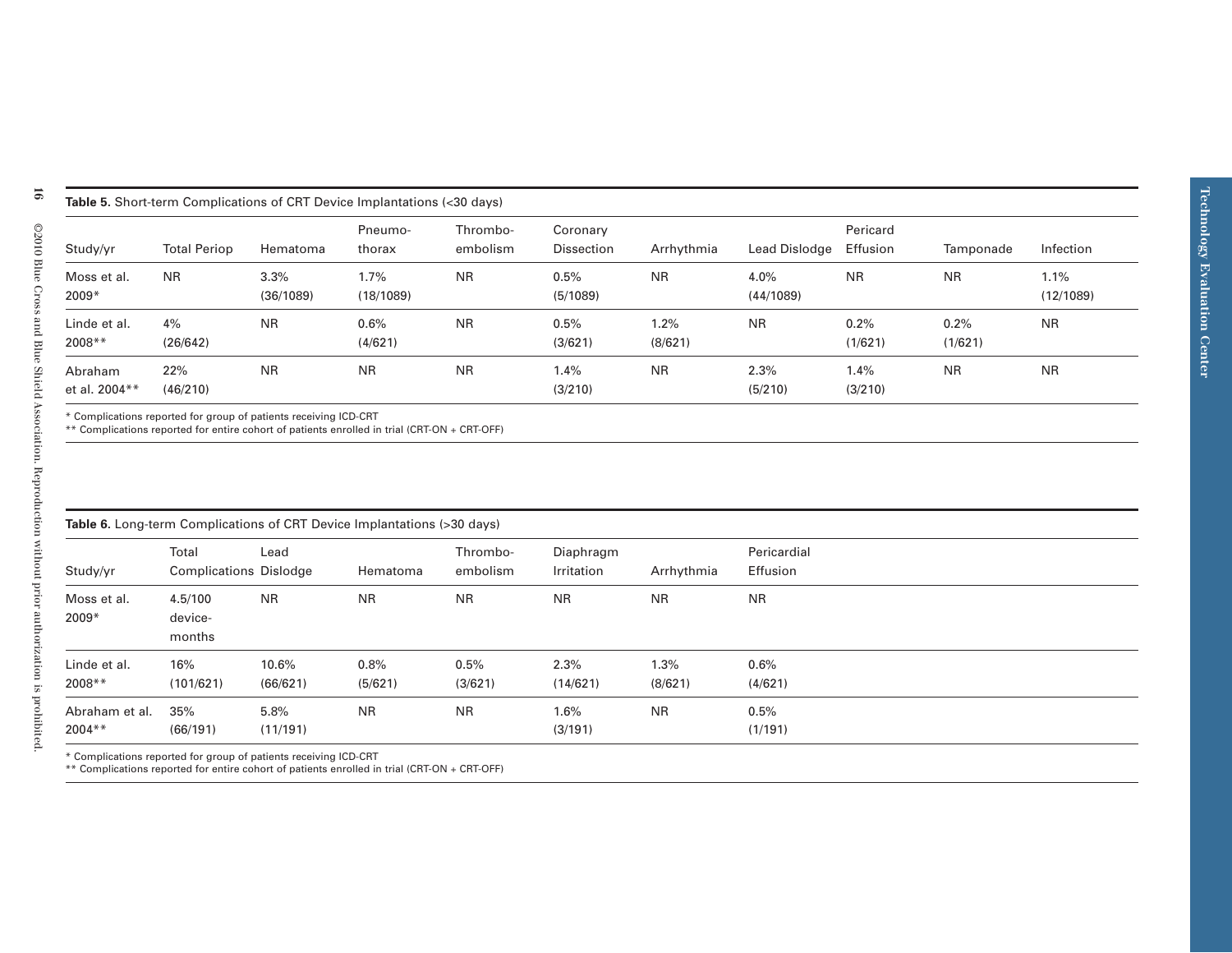<span id="page-16-0"></span>complications were pneumothorax, hematoma, diaphragmatic irritation, and pericardial effusion.

The MIRACLE ICD study (Abraham et al. 2004) was the smallest of the 3 studies, enrolling 186 patients with class II CHF and an indication for an ICD. Patients were randomized to ICD/ CRT-ON versus ICD/CRT-OFF and followed for 6 months. The primary outcome for this study was the change in peak oxygen uptake. Other more clinically relevant outcomes such as functional status and QoL were reported as secondary outcomes. This trial was rated fair (Appendix Table A), with the limitations noted of suboptimal outcome measures and short length of follow-up.

There was no difference in the primary outcome of peak oxygen uptake between groups. There were also no differences reported between groups on the secondary outcomes of functional status as measured by the 6-minute walk, QoL as measured by the Minnesota Living with Heart Failure Questionnaire, and NYHA CHF class.

This trial reported higher complication rates compared to the other 2. A periprocedural complication rate of 22% was reported (Table 5), with the most common events being coronary dissection, lead dislodgement, and pericardial effusion. Long-term complications occurring between 30 days and 6 months post-implantation were reported for 35% of patients. These long-term complications included lead dislodgement, coronary dissection, and diaphragmatic irritation.

All 3 randomized, controlled trials reported significant improvements in echocardiographic measures of LV pump function (Table 4). LV ejection fraction improved more in the CRT group in each trial, with a range of improvement of 3.0–11.0% compared with the control group. There were also substantial improvements in LV end-systolic and end-diastolic volumes (LVESV and LVEDV) in all 3 trials. All 3 trials reported relatively large improvements in the LVESV and the LVEDV in favor of the CRT group.

A separate publication from the REVERSE trial evaluated a subset of patients with repeat echocardiographic measures when the device was turned off (St John Sutton et al. 2009). Paired echocardiographic measures were available for 503 of the 610 patients randomized. Patients in

the CRT-ON group had echocardiography repeated after CRT had been off for 10 minutes. At baseline, mean LVEF for patients in the CRT-ON group was 27.2 +/- 6.6%. At 12 months' follow-up, the LVEF had increased by 4.1% to 31.8 +/- 8.8%. Following turning CRT off for 10 minutes, the LVEF decreased slightly to 30.8 +/- 8.8%. Similar findings were found for other echocardiographic outcomes, including LVESV and LVEDV.

## **Discussion**

There is a limited amount of evidence available to evaluate whether CRT therapy improves outcomes in mild CHF (Appendix Table B). The 3 available trials were moderate-sized randomized, controlled trials with follow-up ranging from 6 months to 2.4 years. One of the trials, the REVERSE trial, met all quality indicators and received a quality rating of good, while the other 2 trials had some methodologic limitations and were rated as fair quality.

The available evidence reports benefits on some outcomes, but not on others. As a result, the most challenging analytic aspect of evaluating these data is considering the clinical importance of the different outcomes, and determining whether differences in the subset of outcomes that report benefit represent adequate evidence for improvement in health outcomes when weighed against the risks of the procedure.

The most important outcomes for this treatment are mortality from CHF, progression to more advanced disease, functional status, and quality of life. None of these outcomes showed differences in any of the 3 available trials. While the trials were likely underpowered to detect differences in mortality, there were not any trends suggesting the lack of improvement in mortality was due to lack of power. In the 2 trials that reported mortality outcomes, one showed a slightly lower rate for the CRT group while the other showed a slightly lower rate for the control group.

For the outcomes of functional status and quality of life, the 2 trials including these outcomes did not report any group differences. As with the mortality outcomes, there were no obvious trends noted in the data suggesting that a larger trial with longer follow-up might reveal differences on these outcomes. Therefore, it can be concluded with a moderately high degree of certainty that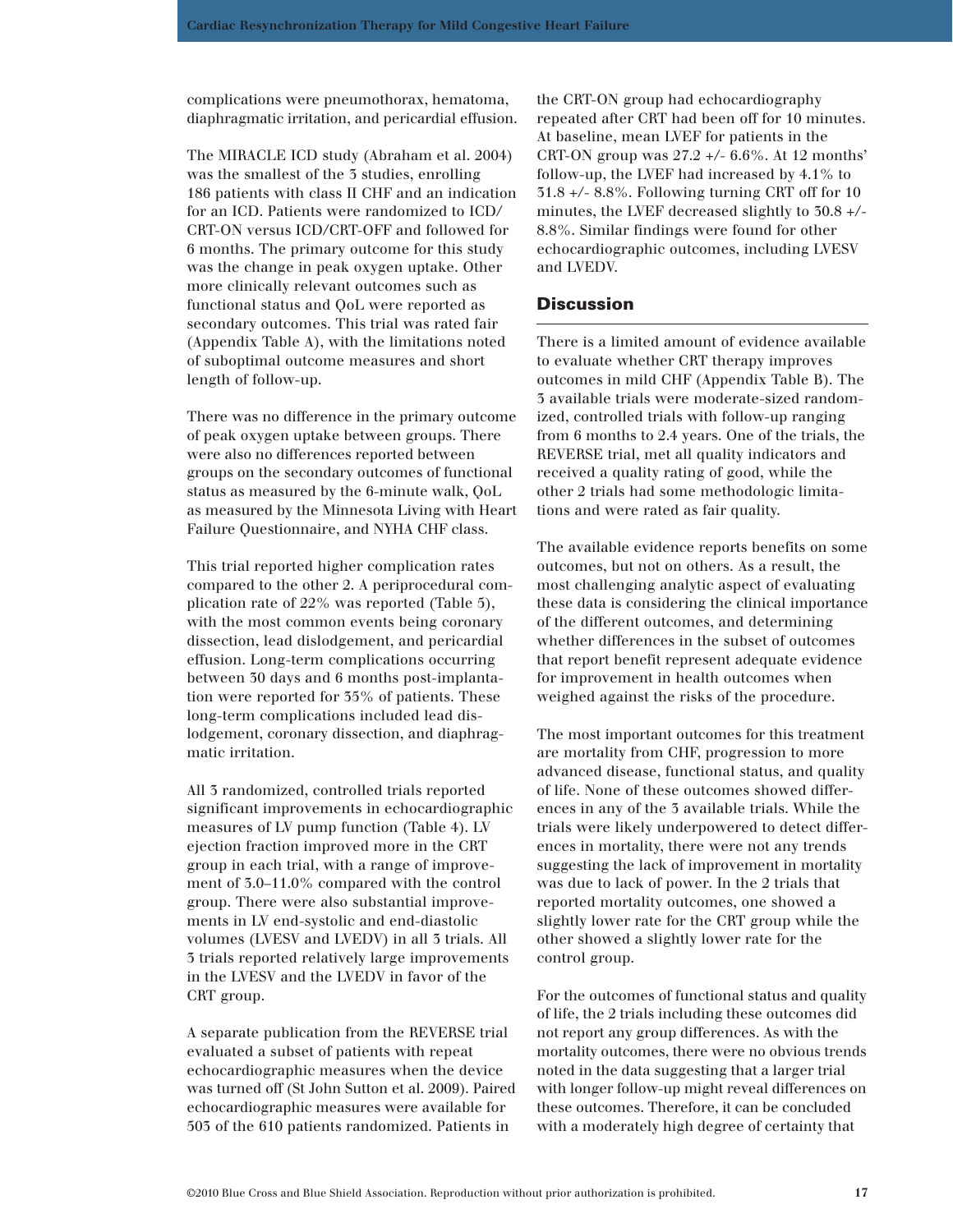CRT in patients with mild CHF does not lead to improvements in mortality, quality of life, or functional status over the short to medium term.

Furthermore, the evidence does not demonstrate benefit on progression of clinical heart failure, although this outcome measure was only evaluated in 1 of the 3 trials. None of the 3 studies reported any improvement in the percent of patients who progressed to more advanced heart failure, nor do the data show an improvement in NYHA class. It is possible that progression to more advanced disease requires studies of longer duration to show an effect; however, this remains to be determined.

The outcome measures that did show improvement in these trials were hospitalizations for CHF (or acute "CHF events" in the MADIT-CRT trial) and echocardiographic measures of cardiac morphology and function. Hospitalization for CHF is an important outcome measure as a reduction in hospitalizations would be of benefit for the individual patient. Reducing hospitalizations will also prevent the iatrogenic complications associated with hospitalization. However, for several reasons, this evidence is not definitive in determining whether CRT leads to a health outcome benefit.

Hospitalizations, or acute heart failure events, are the most subjective of the outcomes reported in these trials. This outcome is dependent on discretionary decisions made by clinicians in the course of clinical care. The decision to hospitalize a patient, or to provide intensive treatment for a heart failure event, can be influenced by a variety of factors. As a result, the lack of blinding of clinicians making this decision in the Moss and colleagues study represents a potential bias in this outcome measure. Thus, the confidence that this reported difference in hospitalizations is valid is reduced for the largest trial to date. This leaves only 1 trial, the REVERSE trial, which reports a difference in hospitalizations that is not prone to bias.

Even if the reported difference in hospitalizations is real, this may not represent a large effect. The relative risk reduction in hospitalizations is fairly large, but the absolute benefit is smaller, since only a minority of patients with mild CHF are hospitalized over a 1- to 2-year period. Using the results reported in REVERSE, there is a relative risk reduction of 48% and an absolute

risk reduction of 3.8% for CHF hospitalizations. This translates to a number needed to treat of 26 patients over a period of 1 year to prevent 1 hospitalization.

This relatively small benefit in hospitalizations needs to be weighed against the risks of the procedure and the adverse effects of having a CRT device implanted long-term. While the risks of the procedure are uncommon, some may be serious and exceed the benefit of reduced hospitalizations. These uncommon events, such as coronary dissection and pericardial effusion with tamponade, could lead to a high degree of morbidity for some patients and may even be life-threatening. Minor adverse events, such as lead dislodgement, are more common and may involve some degree of morbidity and repeat procedures.

In the 2 trials that report rates of lead dislodgement, the MIRACLE trial reported a rate of 5.8% over a 6-month period and the REVERSE trial reported a rate of 10.6% over a 1-year period. This would translate roughly to 1 in 10 patients experiencing lead dislodgement, or a number needed to harm (NNH) of 10, over a 1-year period. Thus it appears more likely that a patient will develop lead dislodgement, or another long-term complication, than would prevent a hospitalization.

A further issue to consider in the risk/benefit ratio is whether or not the patient has indications for an ICD. If this is the case, a combined device is most appropriate, and the complications ascribed to CRT might be considered to be the additional complications of a combined device compared to an ICD alone. The additional complications associated with CRT implantation will largely be related to placement of the pacer leads. In this analysis, the benefit/risk ratio will be shifted more favorably towards CRT. However, the precise incremental rate of complications is difficult to determine from the available data. The MADIT-CRT trial provides data on a limited set of complications of a combined device versus an ICD alone. There were more complications reported for the combined device compared to ICD alone for pneumothorax (1.7% vs. 0.8%), infection (1.1% vs. 0.8%), hematoma requiring evacuation (3.3% vs. 2.5%), coronary venous dissection (0.5% vs. 0.0%), and LV lead dislodgement  $(4.0\% \text{ vs. } 0\%)$ . Statistical testing was not performed for any of these adverse event comparisons.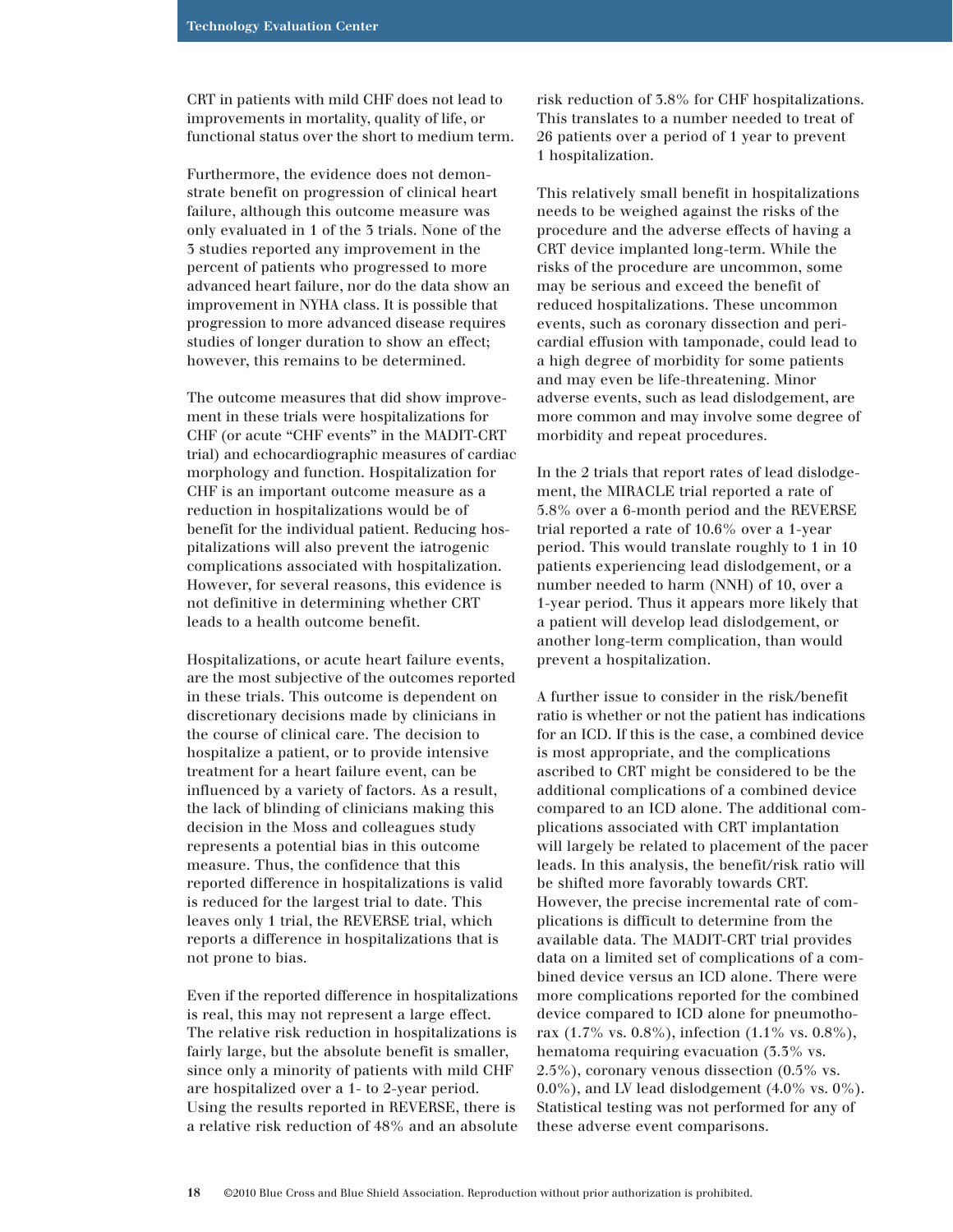<span id="page-18-0"></span>The balance of risks and benefits for this procedure is, therefore, not entirely clear. In order to properly weigh the benefits of reduced hospitalizations against the risks of the procedure, patients' values and utilities should be taken into account. While some patients may decide that the risk is worth the benefit, others may not. A balance table (Appendix Table C) presents the balance of outcomes in tabular form.

The echocardiographic outcomes reported in these trials show consistent, large improvements associated with CRT therapy. The difference in LVEF of 4–11% represents a substantial improvement in ejection fraction for these patients who have a baseline ejection fraction ranging from 24–27%. The improvements in LV volume are also of a relatively large magnitude.

However, the importance of these echocardiographic outcomes is uncertain. These are intermediate outcomes in which the link to the important health outcomes is not definite. While LVEF and other echocardiographic parameters do correlate with mortality in CHF, this correlation has not been shown for patients with a CRT device. It is possible that CRT induces changes in these parameters when measured on echo, but that they do not translate to physiologic improvements.

The hypothesis that CRT prevents structural remodeling in CHF, or that CRT leads to reverse remodeling has not been proven. All of the main outcome data contained in the 3 trials was obtained with the device on. The REVERSE trial did attempt to perform paired echocardiographic measures at baseline and 1 year, the first with the device on and the second with the device off. The authors reported that the morphologic changes and improvement in ejection fraction did not immediately revert to baseline when the CRT device was turned off for a short period of 10 minutes. It is not known, however, whether there would be a more gradual return to baseline if the device was left off for longer periods of time.

Finally, if the CRT device is actually leading to better pump function of the heart, this should be evident in other measures of QoL and functional status. Since none of the available studies report any differences in functional status or QoL, there is further concern that the improvements in the echocardiographic measures may not be translating into real improvements in health outcomes.

## Summary of Application of the Technology Evaluation Criteria

Based on the available evidence, the Blue Cross and Blue Shield Association Medical Advisory Panel made the following judgments about whether the use of cardiac resynchronization therapy (CRT) for class I/II congestive heart failure meets the Blue Cross and Blue Shield Association's Technology Evaluation Center (TEC) criteria.

## **1. The technology must have final approval from the appropriate government regulatory bodies.**

U.S. Food and Drug Administration (FDA) indications are limited to patients with class III/IV failure, none of the approved devices currently available have indications for treatment of patients with class I and/or II CHF. Use in mild heart failure, therefore, meets this criterion as an off-label use of an approved device.

One stand-alone biventricular pacemaker (InSync® Biventricular Pacing System, Medtronic) has received approval by the FDA for the treatment of patients with New York Heart Association (NYHA) class III or IV heart failure, on a stable pharmacologic regimen, who also have a QRS duration of ≥130 msec and a left ventricular ejection fraction of ≤35%. Biventricular pacemakers have also been combined with implantable cardiac defibrillators (ICDs). Both Guidant (CONTAK CD® CRT-D System) and Medtronic (InSync® ICD Model 7272) have received FDA approval for combined cardiac resynchronization therapy defibrillators for patients at high risk of sudden cardiac death due to ventricular arrhythmias and who have NYHA class III or IV heart failure with left ventricular ejection fraction of 35% or less, QRS duration ≥130 msec (≥120 msec for the Guidant device) and remain symptomatic despite a stable, optimal heart failure drug therapy.

At the time this Assessment went to press, the FDA Circulatory System Devices Advisory Panel voted unanimously to recommend approval of CRT devices for use in mild heart failure. The indications proposed by the FDA Advisory Panel include patients in NYHA functional class II or in patients with class I ischemic heart failure with an LVEF <30% and a QRS duration >130 ms. Also added was a requirement that eligible patients also have left-bundle-branch block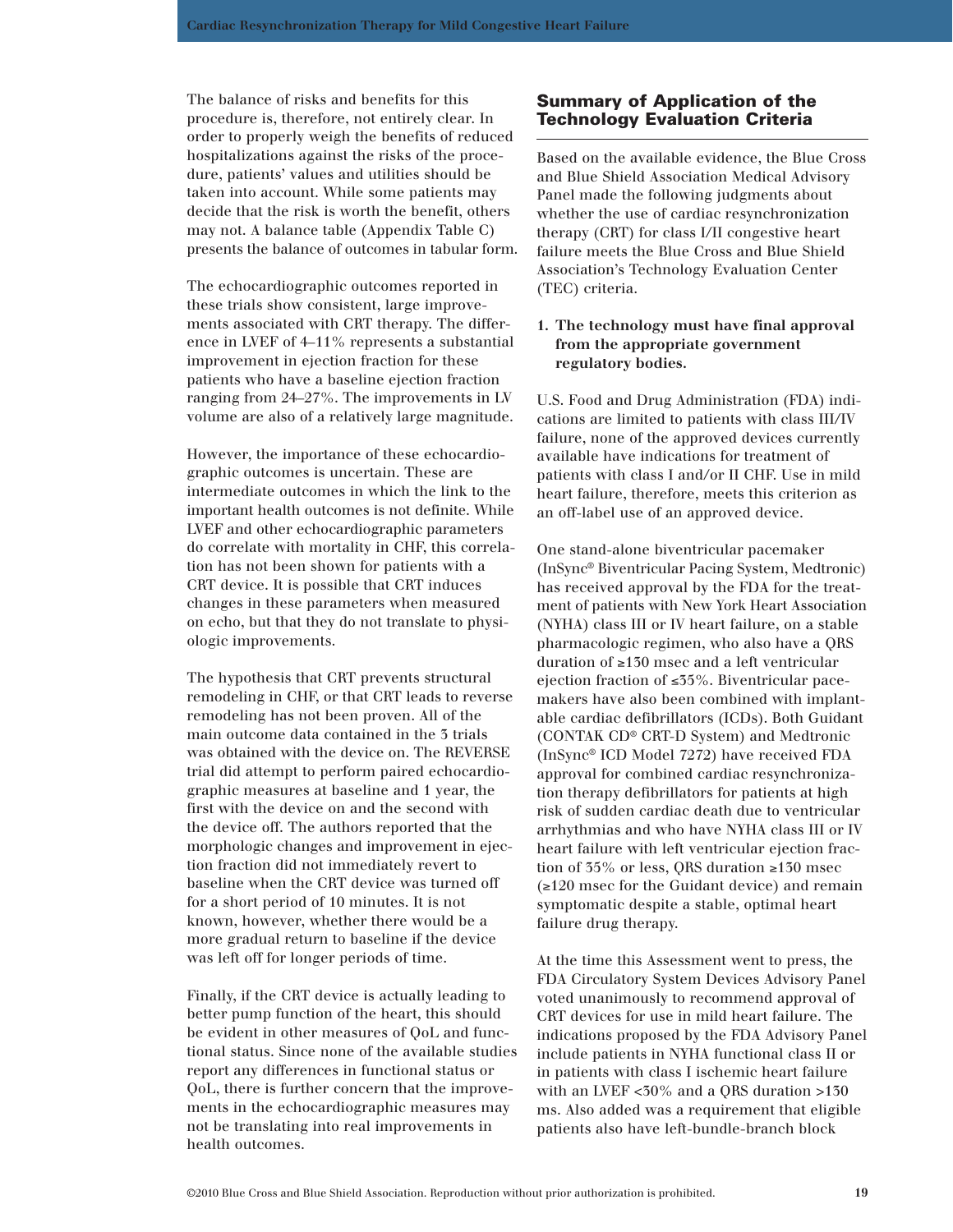(LBBB). Note that recommendation of approval does not constitute final approval.

## **2. The scientific evidence must permit conclusions concerning the effect of the technology on health outcomes.**

The evidence is sufficient to permit conclusions concerning the effect of CRT on mortality, functional status, and quality of life. For each of these 3 outcome measures, at least 2 of the 3 randomized, controlled trials reported on this outcome. For each outcome, there were no group differences, and there was no apparent trend toward improvement in the CRT group. Therefore, conclusions on these outcome measures can be made over the period of time covered by the study.

The evidence is also sufficient to determine the effect of CRT therapy on echocardiographic parameters while the device is on. The evidence from the included studies is consistent in reporting an improvement in LVEF and LV volumes over the first year of therapy with the CRT device continuously on. The evidence is not sufficient to determine whether these changes represent structural changes in the heart that would persist in absence of the CRT device turned on.

The evidence is not sufficient to permit conclusions on the effect of CRT on hospitalizations. Although this outcome was reported by 2 trials, it is a more subjective outcome that can be influenced by knowledge of group assignment. The MADIT-CRT trial was the largest trial and was single blinded. As a result, there is potential for bias on the outcome of hospitalizations, leaving only one trial that was double blinded and thus avoided this potential bias.

## **3. The technology must improve the net health outcome.**

For the outcomes of mortality, functional status, and quality of life, the evidence does not support the conclusion that the net health outcome is improved. For these outcomes, there were no improvements associated with CRT therapy. Therefore, it can be concluded with a moderately high degree of certainty that there is not improvement in these outcomes over the 1- to 2-year time period covered by these studies.

For the outcome of hospitalizations, the evidence is not sufficient to permit conclusions. For the echocardiographic outcomes, the evidence is not sufficient to conclude that the net health outcome is improved. This is because it is not certain that these changes in cardiac morphology and function translate to physiologic benefits that can be experienced by the patient.

## **4. The technology must be as beneficial as any established alternatives.**

The evidence is not sufficient to determine whether the net health outcome is improved, therefore it cannot be determined whether the technology is as beneficial as alternatives.

## **5. The improvement must be attainable outside the investigational settings.**

Whether CRT for mild heart failure improves health outcomes has not been demonstrated in the investigational setting.

For the above reasons, the use of cardiac resynchronization therapy for class I/II congestive heart failure does not meet the TEC criteria.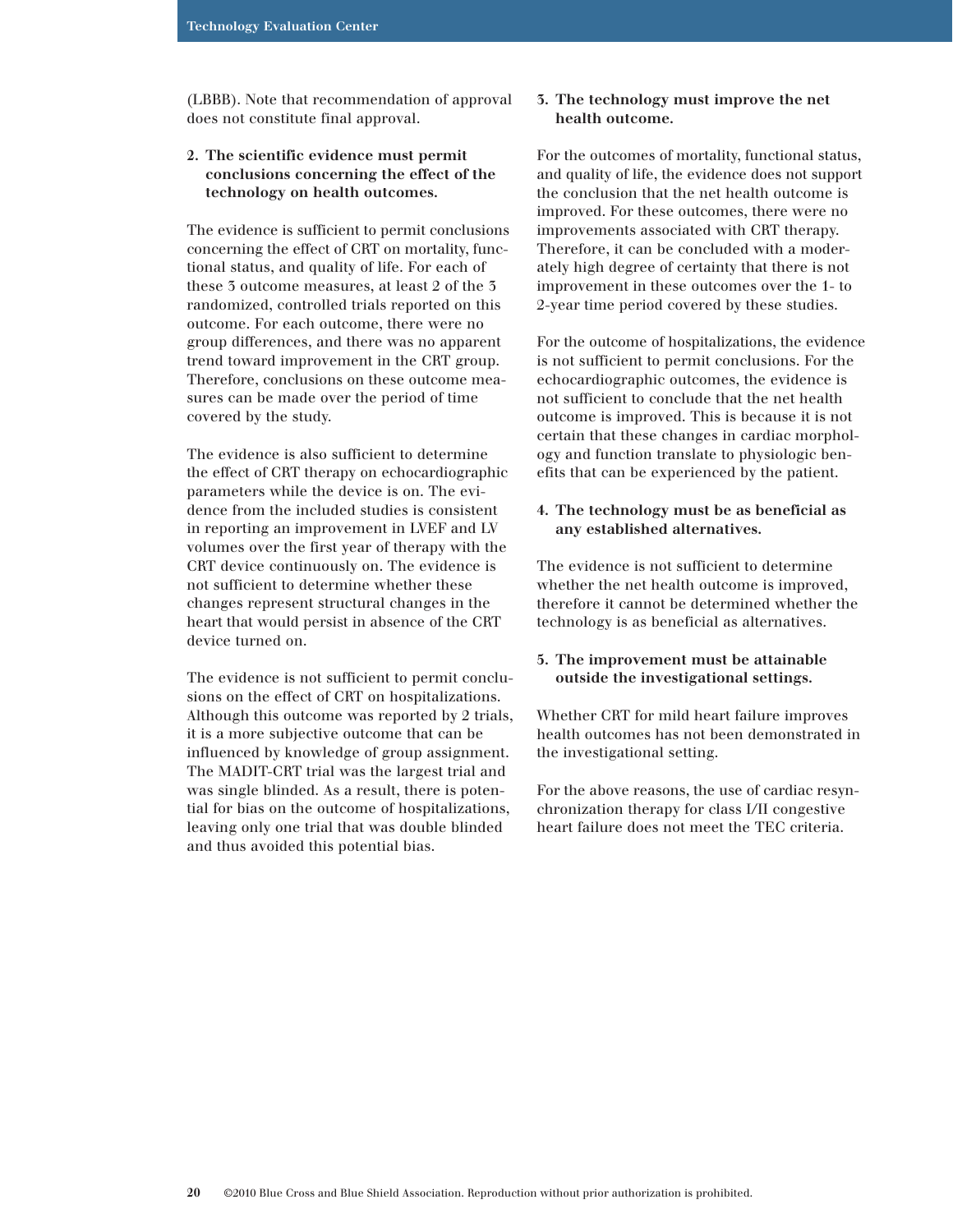## <span id="page-20-0"></span>**References**

**Abraham WT, Young JB, Leon AR et al. (2004).** Effects of cardiac resynchronization on disease progression in patients with left ventricular systolic dysfunction, and indication for an implantable cardioverter-defibrillator, and mildly symptomatic chronic heart failure. *Circulation,* 110:2864-2868.

**Abraham WT, Fisher WG, Smith AL et al. (2002).** MIRACLE Study Group (Multicenter INSync Randomized Clinical Evaluation). Cardiac Resynchronization in chronic heart failure. *N Engl J Med,* 346:1845-1853.

**Bristow MR, Saxon LA, Boehmer J et al. (2004).** Comparison of medical therapy, pacing and defibrillation in heart failure (COMPANION) investigators. Cardiac resynchronization therapy with or without an implantable defibrillator in advanced chronic heart failure. *N Engl J Med,* 350:2140-2150.

**Cleland JG, Daubert JC, Erdmann E et al. (2005).** Cardiac resynchronization-heart failure (CARE-HF) study investigators. The effect of cardiac resynchronization on morbidity and mortality in heart failure. *N Engl J Med,* 352:1539-1549.

**Hasan A, Abraham WT. (2007).** Cardiac resynchronization treatment of heart failure. *Annu Rev Med,* 58:63-74.

**Harris RP, Helfand M, Woolf SH et al.; Methods Work Group, Third US Preventive Services Task Force. (2001).** Current methods of the US Preventive Services Task Force: a review of the process. *Am J Prev Med,* 20(3 Suppl):21-35.

**Higgins SL, Hummel JD, Niazi IK et al. (2003).** Cardiac resynchronization therapy for the treatment of heart failure in patients with intraventricular conduction delay and malignant ventricular tachyarrhythmias. *J Am Coll Cardiol,* 42:1454-1459.

**Linde C, Abraham WT, Gold MR et al. (2008).** Randomized trial of cardiac resynchronization in mildly symptomatic heart failure patients and in asymptomatic patients with left ventricular dysfunction and previous heart failure symptoms. *J Am Coll Cardiol,* 52:1834-1843. **McAlister FA, Ezekowitz JA, Wiebe N et al. (2004a).** Systematic review: cardiac resynchronization in patients with symptomatic heart failure. *Ann Intern Med,* 141:381-390.

**McAlister F, Ezekowitz JA, Wiebe N et al. (2004b).** Cardiac resynchronization therapy for congestive heart failure. *Evidence Report/Technology Assessment No. 106,* AHRQ Publication No. 05-E001-1, Rockville, MD: Agency for Healthcare Research and Quality, November 2004.

**Moss AJ, Hall J, Cannom DS et al. (2009).** Cardiacresynchronization therapy for the prevention of heart failure events. *N Engl J Med,* 361 (epub ahead of print).

**NHLBI Morbidity and Mortality Chartbook. (2007).** Chart book on cardiovascular, lung and blood diseases. Available online at http://www.nhlbi.nih.gov/resources/ docs/07-chtbk.pdf. Last accessed November 2009.

**Stiles S. (2010).** Broaden CRT indications to include mild heart failure, recommends FDA advisory panel. theheart.org. March 19, 2010. Available online at: http://www.theheart.org/article/1060683.do. Last accessed March 2010.

**St John Sutton M, Ghio S, Plappert T et al. (2009).** Cardiac resynchronization induces major structural and functional reverse remodeling in patients with New York Heart Association Class I/II failure. *Circulation,* 120:1858-1865.

**St John Sutton MG, Plappert T, Abraham WT et al. (2003).** Effect of cardiac resynchronization therapy on left ventricular size and function in chronic heart failure. *Circulation,* 107:1985-1990.

**Tang AS, Wells G, Arnold M et al. (2008).** Resynchronization/defibrillation for ambulatory heart failure trial: rationale and trial design. *Curr Opin Cardiol,* 24:1-8.

**Young JB, Abraham WT, Smith Al et al. (2003).** Combined cardiac resynchronization and implantable cardioversion defibrillation in advanced chronic heart failure: the MIRACLE-ICD trial. *JAMA,* 289:2685-2694.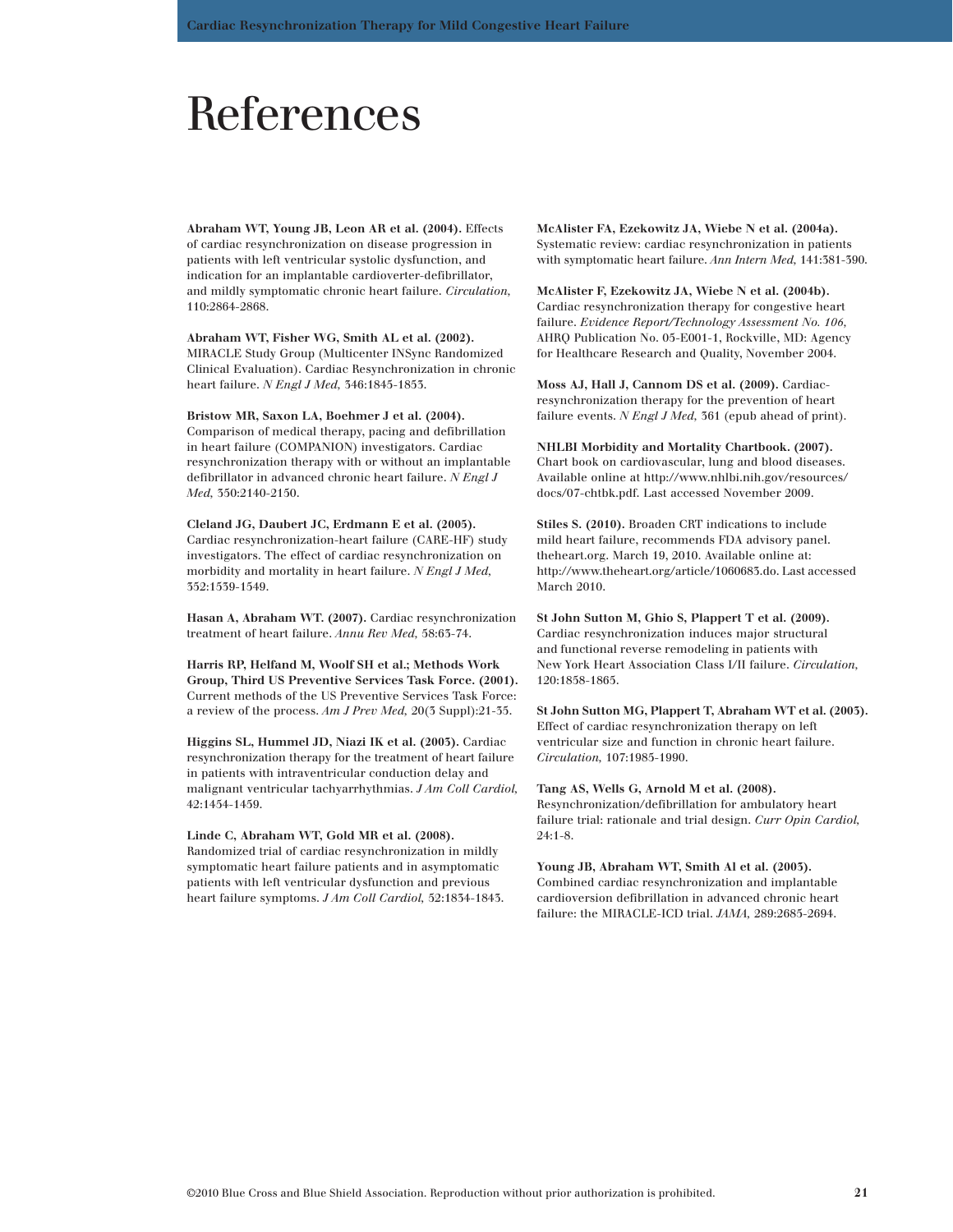<span id="page-21-0"></span>

|                                 |                                                 | Table A. Quality Assessment for Randomized, Controlled Trials of CRT for Mild Heart Failure: USPSTF Framework (Harris et al. 2001) |                               |                                   |                                        |                                                                              |
|---------------------------------|-------------------------------------------------|------------------------------------------------------------------------------------------------------------------------------------|-------------------------------|-----------------------------------|----------------------------------------|------------------------------------------------------------------------------|
| Study/yr                        | Initial Assembly of<br><b>Comparable Groups</b> | Maintenance of<br>Comparable Groups                                                                                                | Comparable<br>Intervention(s) | Comparable<br><b>Measurements</b> | Appropriate<br>Analysis of<br>Outcomes | <b>OVERALL QUALITY</b><br>LEVEL                                              |
| Abraham et al. 2004             | <b>YES</b>                                      | <b>YES</b>                                                                                                                         | <b>YES</b>                    | $NO*$                             | <b>YES</b>                             | <b>FAIR</b><br>Does not met all<br>quality indicators,<br>but no fatal flaws |
| Linde et al. 2008<br>(REVERSE)  | <b>YES</b>                                      | <b>YES</b>                                                                                                                         | <b>YES</b>                    | <b>YES</b>                        | <b>YES</b>                             | GOOD<br>Meets all quality<br>indicators                                      |
| Moss et al. 2009<br>(MADIT-CRT) | <b>YES</b>                                      | $NO**$                                                                                                                             | <b>YES</b>                    | YES/NO***                         | <b>YES</b>                             | <b>FAIR</b><br>Does not met all<br>quality indicators,<br>but no fatal flaws |

\*Primary outcome is oxygen uptake, clinical outcomes secondary outcomes \*\*High rate of withdrawals/crossovers: 20.0% (146/731) in ICD alone group, 11.6% (126/1089) in ICD-CRT group

\*\*\*Clinicians not blinded to group assignment

**Technology Evaluation Center**

Technology Evaluation Center

 $\overline{a}$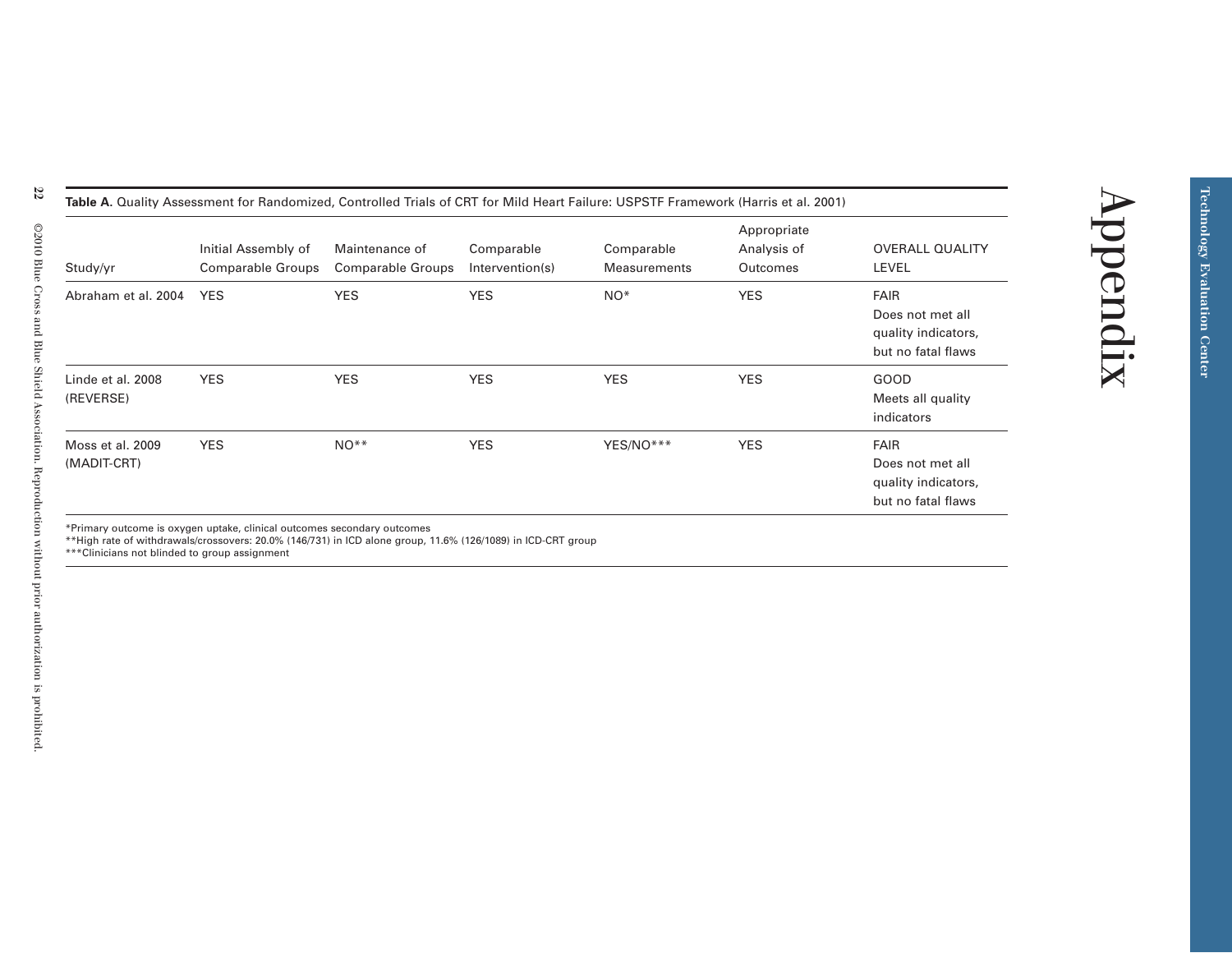| Outcome<br><b>Study Design</b><br><b>Study Quality</b><br>Importance<br># studies<br>Consistency<br><b>Directness</b><br><b>RCTs</b><br>Mortality<br>Critical<br>Some limitations<br>$\overline{2}$<br>No important<br>High<br>Low<br>inconsistency<br>Critical<br><b>RCTs</b><br>Some limitations<br>High<br>No important<br><b>Functional status</b><br>2<br>Low<br>inconsistency<br>Quality of life<br>Some limitations<br>Critical<br><b>RCTs</b><br>High<br>$\overline{2}$<br>No important<br>Low<br>inconsistency<br><b>RCTs</b><br>Some limitations<br>Hospitalizations<br>High<br>Important<br>2<br>No important | Quality of Evidence |
|--------------------------------------------------------------------------------------------------------------------------------------------------------------------------------------------------------------------------------------------------------------------------------------------------------------------------------------------------------------------------------------------------------------------------------------------------------------------------------------------------------------------------------------------------------------------------------------------------------------------------|---------------------|
|                                                                                                                                                                                                                                                                                                                                                                                                                                                                                                                                                                                                                          |                     |
|                                                                                                                                                                                                                                                                                                                                                                                                                                                                                                                                                                                                                          |                     |
|                                                                                                                                                                                                                                                                                                                                                                                                                                                                                                                                                                                                                          |                     |
| inconsistency                                                                                                                                                                                                                                                                                                                                                                                                                                                                                                                                                                                                            | Moderate            |
| <b>RCTs</b><br>3<br>Moderate<br>High<br>Echo parameters*<br>Uncertain<br>Important<br>No important<br>limitations<br>inconsistency                                                                                                                                                                                                                                                                                                                                                                                                                                                                                       |                     |
| * Left ventricular ejection fraction (LVEF), left ventricular end-systolic volume (LVESV), left ventricular end-diastolic volume (LVEDV)                                                                                                                                                                                                                                                                                                                                                                                                                                                                                 |                     |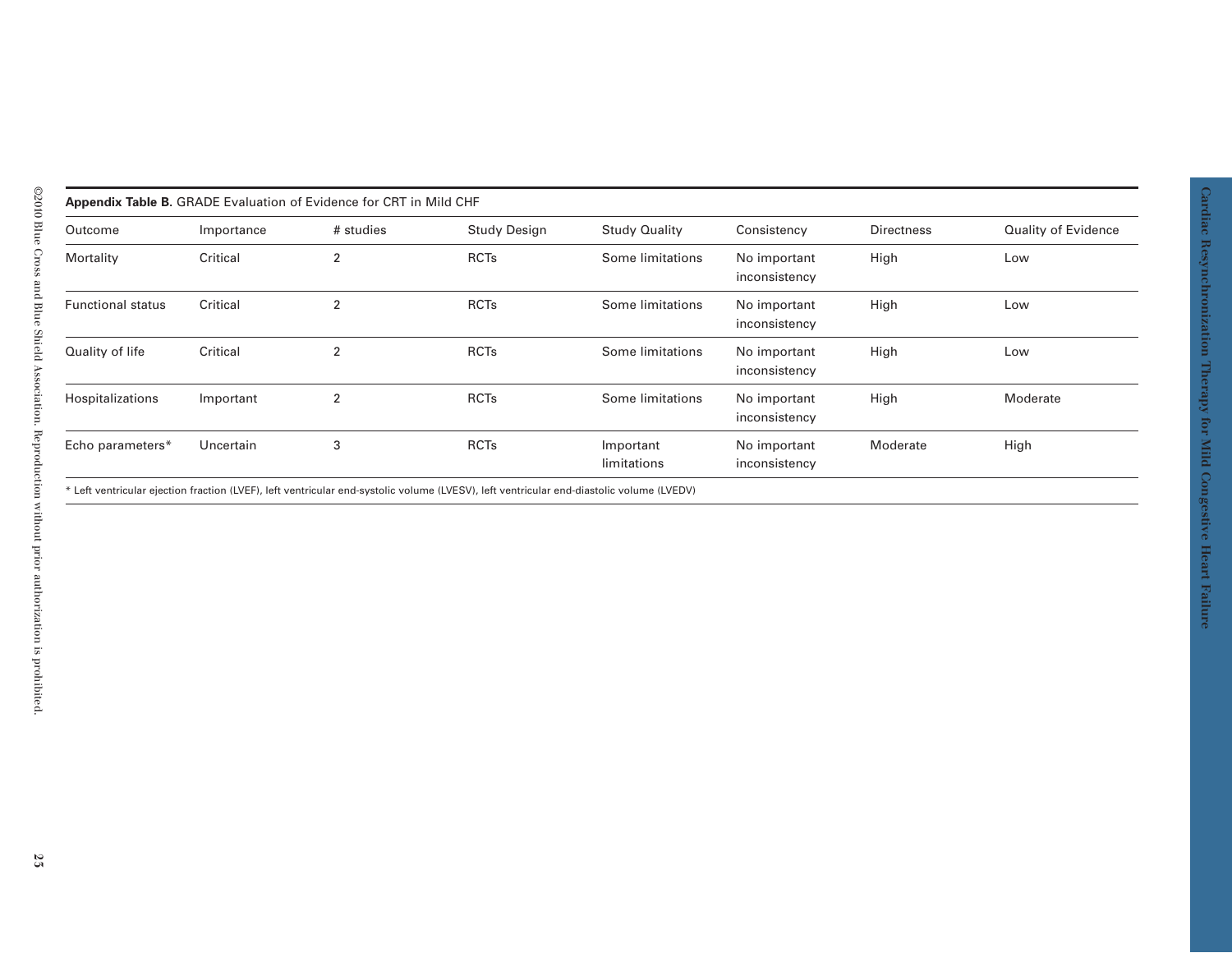#### **Table C.** Balance Table for CRT in Mild Heart Failure

| Outcome                                  | CRT + Optimal Medical Therapy | <b>Optimal Medical Therapy Alone</b> |
|------------------------------------------|-------------------------------|--------------------------------------|
| <b>Benefits</b>                          |                               |                                      |
| Mortality                                | $+$ (?)                       | $+$ (?)                              |
| Quality of life                          | $++$                          | $++$                                 |
| <b>Functional status</b>                 | $^{++}$                       | $++$                                 |
| Delay of disease progression             | $+$ (?)                       | $+$ (?)                              |
| <b>Hospitalizations for CHF</b>          | $++(?)$                       | $+$                                  |
| <b>Harms</b>                             |                               |                                      |
| Serious complications, <30 days*         | $+$ (<3%) (?)                 |                                      |
| Minor complications, <30 days**          | $++ (5-20\%)$ (?)             |                                      |
| Serious complications, 30 days-1 year*** | $+$ (<1%) (?)                 |                                      |
| Minor complications, 30 days-1 year****  | $++(16-35\%)$ (??)            |                                      |
|                                          |                               |                                      |

(?) some degree of uncertainty present

(??) high degree of uncertainty present

\*Coronary dissection, pneumothorax, arrhythmia, tamponade

\*\*Hematoma, localized infection, lead dislodgement, pericardial effusion without tamponade

\*\*\*Thromboembolism, arrhythmia

\*\*\*\*Lead dislodgement, pericardial effusion without tamponade, diaphragmatic irritation, localized infection